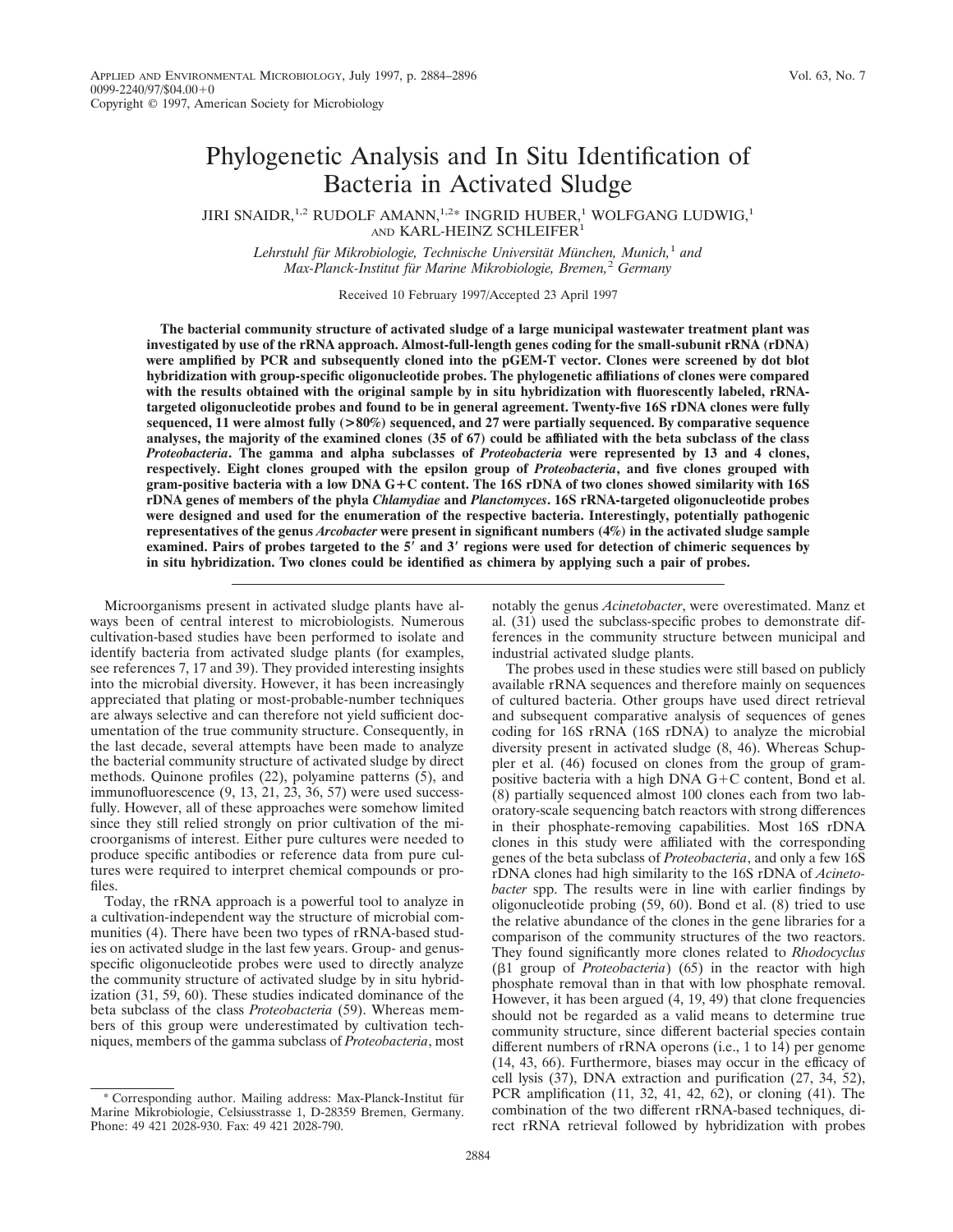based on the retrieved sequences, permits the analysis of the extent of these biases (4) and would therefore be the best way to characterize the community structure of activated sludge.

We here report results obtained with this combined approach on activated sludge from a large two-stage municipal activated sludge plant. The sample was taken from the first basin receiving a high load of organic waste. Recently, we have reported the initial results of this study (1), which were based on a limited number of 16S rDNA clones which could be affiliated to 16S rDNA genes of the b1 subgroup of *Proteobacteria*. Simultaneous in situ visualization of up to seven distinct bacterial genotypes was used to corroborate that the high diversity found in the clone library was indeed present in the complex activated sludge community. This report presents numerous additional 16S rDNA sequences retrieved from the same sample and the in situ visualization and enumeration of the corresponding bacteria.

#### **MATERIALS AND METHODS**

**Sampling.** Grab samples of mixed liquor were collected from aeration basin 1 of a municipal sewage plant (Munich-Grosslappen, Germany; 2 million population equivalents [population equivalent =  $60 \text{ g}$  of biological oxygen demand  $\frac{day^{-1}}{x}$ . For in situ hybridization, the activated sludge sample was fixed for 3 h with paraformaldehyde as described before (2). The samples were stored in a 1:1 mixture of phosphate-buffered saline (130 mM sodium chloride, 10 mM sodium phosphate buffer [pH 7.2]) and 96% ethanol at  $-20^{\circ}$ C. The cell concentration in the storage buffer was the same as that in the activated sludge sample. Activated sludge was also fixed by the addition of ethanol to a final concentration of 50%. In situ hybridizations with probes EUB338 and HGC69a were performed on such ethanol-fixed samples, whereas paraformaldehyde-fixed activated sludge samples were used for probing gram-negative bacteria. For PCR amplification of the 16S rDNA, unfixed aliquots of activated sludge were frozen at  $-20^{\circ}$ C.

**Membrane filtration and staining with DAPI.** Total cell counts were determined by membrane filtration and staining with 4',6-diamidino-2-phenylindole (DAPI) as described before (59).

**Oligonucleotide probes.** Oligonucleotides were synthesized with an aminolinker [6-(trifluoracetylamino)-hexyl-(2-cyanoethyl)-(*N*,*N*-diisopropyl)phosphoramidite] at the 5' end (MWG-Biotech, Ebersberg, Germany). All probe sequences, their hybridization conditions, and references are given in Table 1. Labeling with carboxytetramethylrhodamine-5-isothiocyanate (CT; Molecular Probes, Eugene, Oreg.) or 5(6)-carboxyfluorescein-*N*-hydroxysuccinimide-ester (Boehringer GmbH, Mannheim, Germany) and purification of the oligonucleotide-dye conjugates were performed as described before (3). Probes UNIV1392, ARCH915, EUK516, EUB338, ALF1b, CF319a, BONE23a, ACA23a, LDI23a, SNA23a, and AER66 were also labeled with digoxigenin as described by Zarda et al. (67). Hybridization conditions for the new oligonucleotide probes were optimized as described previously (30).

**In situ hybridization and probe-specific cell counts.** Fixed sludge samples were immobilized on glass slides by air drying. In situ hybridizations were performed at 46°C for 90 min in a hybridization buffer containing 0.9 M NaCl, the percent formamide shown in Table 1, 20 mM Tris-HCl (pH 7.4), and 0.01% sodium dodecyl sulfate (SDS). Probe concentrations were  $5$  ng/ $\mu$ l. Probes BET42a, GAM42a, BONE23a, LDI23a, SNA23a, and T25-220 were used with competitor oligonucleotides as described earlier (30, 58). Hybridization mixtures were removed, and the slides were washed for 15 min in buffer containing 20 mM Tris-HCl (pH 7.4), a millimolar concentration of NaCl, and 0.01% SDS at 48°C. The stringency of the washing step was probe dependent. It was adjusted by changing the NaCl concentration in the washing buffer. The concentrations were 900, 225, 80, 40, and 7 mM for probes hybridized at 0, 20, 35, 45, and 70% formamide, respectively. Washing buffer was removed with distilled water, and the slides were air dried. For the combination of probes T25-220 and T25-1028, no simultaneous hybridization was possible due to different stringencies. The combination was realized by starting with the hybridization and washing of the probe with the higher thermal stability (T25-220); this was followed by subsequent hybridization and washing of the probe requiring lower stringency (T25- 1028). The slides were examined with an Axioplan microscope (Zeiss, Oberkochen, Germany) with filter sets 01 (for DAPI staining), 09, and 15. For each probe, more than 10,000 cells stained with the probe EUB338 were enumerated. Color photomicrographs were taken with Kodak Panther 1600X films, whereas black and white photomicrographs were done with Kodak Tmax400 films. Exposure times were 0.01 to 0.06 s for phase-contrast micrographs and 8 to 30 s for epifluorescence micrographs.

**Amplification and cloning of the 16S rRNA gene.** Aliquots of the activated sludge sample were used directly without prior treatment for PCR amplification of almost-full-length bacterial 16S rRNA gene fragments. The nucleotide se-<br>quences of the primers were 5'-AGAGTTTGATYMTGGCTCAG-3' (*Escherichia coli* 16S rDNA positions 8 to 27 [10]) and 5'-CAKAAAGGAGGTGATC C-3<sup>'</sup> (*E. coli* 16S rDNA positions 1529 to 1546 [10]). Amplification was performed with a Hybaid OmniGene temperature controller (MWG-Biotech) as follows. One microliter of activated sludge, 50 pmol each of the appropriate primers, 200  $\mu$ mol of each deoxyribonucleoside triphosphate, 10  $\mu$ l of 10 $\times$  PCR buffer (500 mM KCl, 100 mM Tris-HCl [pH 8.3], 15 mM MgCl<sub>2</sub>, 0.1% [wt/vol] gelatin), 10  $\mu$ l of 25 mM MgCl<sub>2</sub>, and 3 U of thermostable *Taq* polymerase (Promega, Madison, Wis.) were added to a 0.5-ml test tube. The total volume was adjusted to 100  $\mu$ l with sterile water. The mixture was overlaid with 70  $\mu$ l of mineral oil (Sigma, Deisenhofen, Germany). After initial heating to 94°C for 3 min, 30 cycles consisting of 94°C (1 min),  $50^{\circ}$ C (2 min), and 72°C (3 min) were performed. The retrieved amplificates were analyzed by electrophoresis in 1% (wt/vol) agarose gel and staining with ethidium bromide. The amplificates were purified with the Magic Prep kit (Serva, Heidelberg, Germany) and subsequently ligated into the pGEM-T vector cloning system (Promega) as described in the manufacturer's instructions. The ligation product was transformed into competent cells supplied in the pGEM-T vector cloning kit. Detection occurred through blue-white screening with IPTG (isopropy- $\beta$ -D-thiogalactopyranoside) and X-Gal (5-chloro-4-bromo-3-indolyl-b-D-galactopyranoside). The presence of correctly sized inserts was checked by restriction analysis with *Not*I followed by agarose gel electrophoresis. Plasmids were extracted with the QIAprep-spin kit (Diagen, Hilden, Germany), and inserts were detected by agarose gel electrophoresis with subsequent ethidium bromide staining.

**Southern blot.** Plasmid DNAs were transferred to uncharged nylon membranes (QIAbrane; Diagen) by use of a vacuum blot apparatus (VacuGene; Pharmacia, LKB Biotechnology, Uppsala, Sweden) and immobilized by UV irradiation (two 15-W UV tubes) at a distance of 30 cm for 2 min.

**Gene library screening.** Filters with blotted plasmid DNA were prehybridized for 1 h at 46°C with 15 ml of solution containing  $20 \times$  SSC (1 $\times$  SSC is 0.15 M NaCl plus 0.015 M sodium citrate), 4% blocking reagent, 0.2% *N*-lauroylsarcosine, and 0.04% SDS. Hybridization was performed at 46°C for at least 4 h with a solution of 0.1% *N*-lauroylsarcosine, 4% blocking reagent, 0.01% SDS, 0.9 M NaCl, the percent formamide shown in Table 1, and 5 pmol of digoxigeninlabeled oligonucleotide probes. After hybridization, the filters were washed twice at 48°C for 15 min with 20 ml of washing buffer (20 mM Tris-HCl [pH 8.0], 0.01% SDS, and a millimolar concentration of NaCl). The stringency of the washing step was again adjusted by lowering the sodium chloride concentration (30). Probe-conferred digoxigenin molecules were detected as described in the manufacturer's (Boehringer) guidelines, by using antidigoxigenin antibodies coupled with alkaline phosphatase and the chemiluminescent substrate disodium 3-(4 methoxyspiro $\{1,2\}$ -dioxetan-3,2 $\{5\}$  chloro) tricyclo $\{3.3.1.1^{3,7}\}$ decan $\}$ -4-yl) phenylphosphate (CSPD). Chemiluminescence was documented by exposing membranes to X-ray films (X-Ray 90; Agfa Gevaert, München, Germany).

**16S rDNA sequencing.** 16S rDNA clones were sequenced on one strand (only in the case of obvious ambiguities on both strands) with a direct blotting electrophoresis system (GATC 1500; MWG-Biotech) and a LICOR automated sequencer (MWG-Biotech). Cycle sequencing protocols of the chain termination technique (12) were applied as described in the manufacturer's instructions (Boehringer; Amersham-Buchler, Braunschweig, Germany) with digoxigeninlabeled and infrared dye-labeled primers.

**Data analysis.** Sequences were added to the 16S rRNA sequence database of the Technical University Munich by use of the program package ARB (48). The tool ARB\_EDIT was used for sequence alignment. The alignment was checked by eye and corrected manually. The 16S rRNA-based phylogenetic trees were based on the results of distance matrix analyses of all available 16S rRNA primary structures for *Proteobacteria*. The topologies of the different trees were evaluated by performing maximum parsimony and maximum likelihood analyses of the full data set and subsets, respectively. Only sequences that were at least 90% complete were used for treeing. Alignment positions at which fewer than 50% of the sequences of the entire data set shared the same residues were excluded from the calculations. The phylogenetic positions of organisms presented by partial sequences were roughly reconstructed by applying the parsimony criteria without changing the overall tree topology.

**Detection of chimera.** Several tests were applied to detect chimeric sequences. (i) We checked every sequence manually during alignment. On this level, chimeric sequences can be identified on the basis of signatures. (ii) Sections of 300 bases from both ends of a sequence were separately analyzed by use of the parsimony criteria. The two ends of a chimera would likely be assigned to different phylogenetic groups. (iii) Phylogenetic trees were checked for clones with a unique branching site or unrealistically long branch length. (iv) The Check Chimera program of the Ribosomal Database Project (28) was applied for every sequence. This was possible since most sequences exceeded 1,000 bases in length. (v) Finally, based on some clone sequences, two different fluorescently labeled oligonucleotide probes, targeting sites at the  $5'$  and the  $3'$  regions of the same sequence, were constructed. A chimera can be excluded with high probability if both probes bind to one cell population during in situ hybridization of the original sample, resulting in the double staining with the two different fluorescent dyes.

**Nucleotide sequence accession numbers.** Partial and full 16S rDNA sequences of the 16S rDNA clones were submitted to GenBank under the accession numbers Z93951 to Z94012.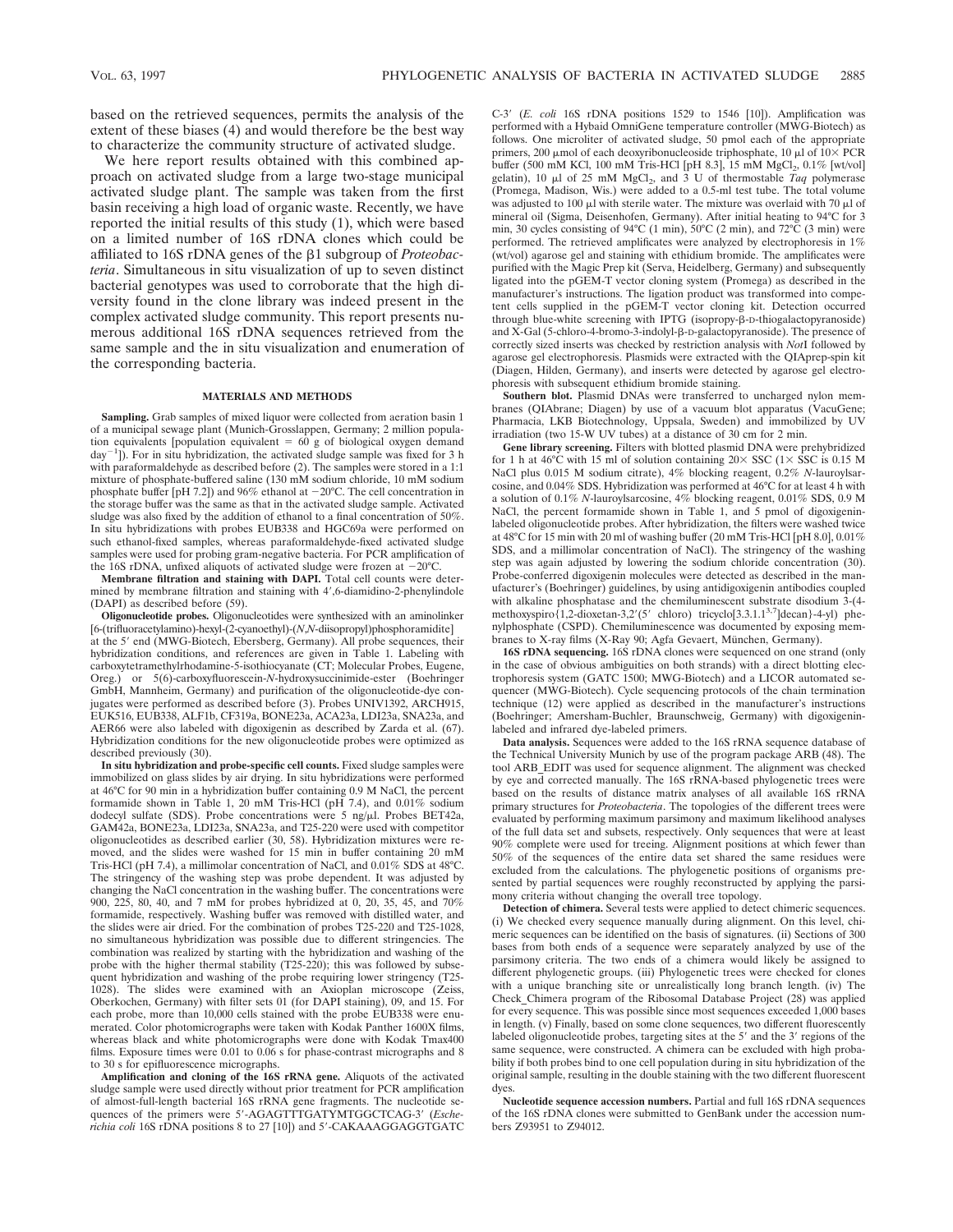| Probe           | Specificity                                                                                                            | Sequence $(5' - 3')$<br>of probe | Target <sup><math>a</math></sup> site<br>(rRNA positions) | $[\%]$ FA <sup>b</sup><br>in situ | $[\%]$ FA <sup>c</sup><br>dot blot | Reference    |
|-----------------|------------------------------------------------------------------------------------------------------------------------|----------------------------------|-----------------------------------------------------------|-----------------------------------|------------------------------------|--------------|
| <b>UNIV1392</b> | Universal                                                                                                              | ACGGGCGGTGTGTRC                  | 16S (1392-1406)                                           | $\theta$                          | $\Omega$                           | 35           |
| ARCH915         | Archaea                                                                                                                | <b>GTGCTCCCCCGCCAATTCCT</b>      | 16S (915-934)                                             | $\overline{0}$                    | $\overline{0}$                     | 47           |
| <b>EUK516</b>   | Eucarya                                                                                                                | <b>ACCAGACTTGCCCTCC</b>          | $16S(502 - 516)$                                          | $\Omega$                          | $\theta$                           | 4            |
| <b>EUB338</b>   | Bacteria                                                                                                               | GCTGCCTCCCGTAGGAGT               | 16S (338-355)                                             | $\theta$                          | $\overline{0}$                     | 3            |
| ALF1b           | Alpha subclass of Proteobacteria, several<br>members of delta subclass of <i>Proteo-</i><br>bacteria, most spirochetes | CGTTCGYTCTGAGCCAG                | $16S(19-35)$                                              | 20                                | 40                                 | 30           |
| BET42a          | Beta subclass of Proteobacteria                                                                                        | <b>GCCTTCCCACTTCGTTT</b>         | 23S (1027-1043)                                           | 35                                | NU <sup>d</sup>                    | 30           |
| GAM42a          | Gamma subclass of Proteobacteria                                                                                       | <b>GCCTTCCCACATCGTTT</b>         | 23S (1027-1043)                                           | 35                                | <b>NU</b>                          | 30           |
| CF319a          | Cytophaga-flavobacterium cluster of cyto-<br>phaga-flavobacterium-bacteroides phylum                                   | TGGTCCGTGTCTCAGTAC               | 16S (319-336)                                             | 35                                | 50                                 | 29           |
| HGC69a          | Gram-positive with high G+C DNA<br>content                                                                             | TATAGTTACCACCGCCGT               | 23S (1901-1918)                                           | 35                                | <b>NU</b>                          | 44           |
| BONE23a         | β1 group of Proteobacteria                                                                                             | GAATTCCATCCCCCTCT                | $16S(663-679)$                                            | 35                                | 45                                 | 1            |
| BTWO23a         | Competitor for BONE23a                                                                                                 | GAATTCCACCCCCCTCT                | $16S(663-679)$                                            | 35                                | 45                                 | $\mathbf{1}$ |
| ACA23a          | Acinetobacter spp.                                                                                                     | <b>ATCCTCTCCCATACTCTA</b>        | $16S(652-669)$                                            | 35                                | 45                                 | 60           |
| AER66           | Aeromonas spp.                                                                                                         | <b>CTACTTTCCCGCTGCCGC</b>        | $16S(66-83)$                                              | 35                                | 45                                 | 24           |
| LDI23a          | Leptothrix discophora and other members of<br>β1 group of Proteobacteria                                               | CTCTGCCGCACTCCAGCT               | 16S (649-666)                                             | 35                                | 45                                 | 58           |
| SNA23a          | Sphaerotilus natans and other members of<br>the β1 group of Proteobacteria                                             | CATCCCCCTCTACCGTAC               | $16S(656-673)$                                            | 45                                | 50                                 | 58           |
| CTE23a          | Competitor for SNA23a                                                                                                  | <b>TTCCATCCCCCTCTGCCG</b>        | $16S(659-676)$                                            | 45                                | NU                                 | 45           |
| ARC94           | Arcobacter spp.                                                                                                        | TGCGCCACTTAGCTGACA               | $16S(94-111)$                                             | 20                                | <b>NU</b>                          | This study   |
| <b>ARC1430</b>  | Arcobacter spp.                                                                                                        | <b>TTAGCATCCCCGCTTCGA</b>        | 16S (1430–1447)                                           | 20                                | $\mathrm{NU}$                      | This study   |
| ACA652b         | Some unknown Acinetobacter-like species                                                                                | <b>ATCCTCTCCAATACTCTA</b>        | $16S(652-669)$                                            | 20                                | <b>NU</b>                          | This study   |
| T3-86           | T <sub>3</sub>                                                                                                         | GCCACACGCCACCAGGAT               | $16S(86-103)$                                             | 35                                | NU                                 | $\mathbf{1}$ |
| T25-1028        | T25, T19                                                                                                               | <b>UGUAUCGGCUCUCUUUCG</b>        | $16S(1028-1045)$                                          | 20                                | <b>NU</b>                          | This study   |
| T25-220         | T25 and other clones of cluster I of the $\beta$ 1<br>group of Proteobacteria, not T19                                 | ATCGGCCGCTCCGATCGC               | $16S(220-237)$                                            | 70                                | <b>NU</b>                          | This study   |
| <b>COP220</b>   | Competitor for T25-220                                                                                                 | ATCGGCCGCTCCAATCGC               | $16S(220-237)$                                            | 70                                | <b>NU</b>                          | This study   |
| AVO220          | Competitor for T25-220                                                                                                 | ATCGGCCGCTCCGTTCGC               | $16S(220-237)$                                            | 70                                | NU                                 | This study   |
| T28-649         | T28, T29, Sphingomonas capsulata                                                                                       | CCTCTCCAAGATTCCAGTC              | $16S(649-667)$                                            | 20                                | <b>NU</b>                          | This study   |
| T28-1435        | T28, T29                                                                                                               | CTGAGTTAGCGCAACGCC               | 16S (1435-1452)                                           | 20                                | <b>NU</b>                          | This study   |
| T52Chi-228      | T52, some members of the $\beta$ 1 group of<br>Proteobacteria                                                          | AATCTGCCATCGGCCGCT               | $16S(228-245)$                                            | $\Omega$                          | <b>NU</b>                          | This study   |
| T52Chi-1426     | T52, Acinetobacter spp., Methylococcus spp.                                                                            | <b>ACTACCTACTTCTGGTGC</b>        | 16S (1426-1443)                                           | $\overline{0}$                    | <b>NU</b>                          | This study   |

TABLE 1. Oligonucleotide probes

*a E. coli* numbering (10).  $b$  Percent (vol/vol) formamide in the in situ hybridization buffer.

*<sup>c</sup>* Percent (vol/vol) formamide in the dot blot hybridization buffer (only given when used).

*<sup>d</sup>* NU, not used for dot blot hybridization.

## **RESULTS**

**In situ analysis of the activated sludge sample.** The activated sludge sample was first analyzed by DAPI staining and in situ hybridization. The results are shown in Fig. 1. The signals obtained with all oligonucleotide probes were strong and indicated high cellular rRNA contents. Enumeration of DAPIstained cells (38) revealed a total cell count of  $1.8 \times 10^9$ /ml. Eighty-one percent of the cells visualized by DAPI could be detected with the bacterial probe EUB338. As in earlier studies of a similar wastewater treatment plant (Munich-Dietersheim) (59–61), the beta subclass of *Proteobacteria* dominated the activated sludge. Forty-one percent of all DAPI-stained cells hybridized with probe BET42a. Other members of the *Proteobacteria* hybridizing with probes for the alpha subclass (ALF1b) and the gamma subclass (GAM42a) constituted 8 and 12% of the cells, respectively. The probe CF319a, specific for most members of the cytophaga-flavobacterium group, bound to 12%, and probe HGC69a, which is complementary to a 23S rRNA signature of bacteria with a high DNA  $G+C$ content, bound to 13% of all DAPI-stained cells. The sum of the group-specific counts was, at 86%, higher than the percentage of cells hybridizing with the bacterial probe EUB338 (81%). As discussed earlier (31), this might be due to an underestimation of the total cell count as determined by DAPI staining. About 80% of the members of the beta subclass of *Proteobacteria* also hybridized to a probe for the  $\beta$ 1 group (BONE23a), which visualized a total of 33% of the cells detected by DAPI. Within the  $\beta$ 1 group of bacteria, those detected by probe SNA23a (targeting *Sphaerotilus natans* and other members of the  $\beta$ 1 group of *Proteobacteria*) were, at 17% of total DAPI counts, more abundant than those detected by probe LDI23a (8%; targeting *Leptothrix discophora* and other members of the  $\beta$ 1 group of *Proteobacteria*). Cells visualized with SNA23a were located predominantly in flocs, whereas bacteria which hybridized with probe LDI23a were mainly outside the aggregates. Bacteria hybridizing with probe ACA23a, complementary to a signature present in all validly described species of the genus *Acinetobacter*, made up 3% of the cells.

**Construction and screening of a clone library.** A clone library of 16S rDNA clones was constructed from the same sample as that described above. One hundred clones were selected at random. To rapidly evaluate the representativeness of this 16S rDNA library, the clones were screened with some of the group- and genus-specific oligonucleotide probes used for in situ hybridization. As the clones encompassed only the 16S rDNA, only 16S rRNA-targeted oligonucleotide probes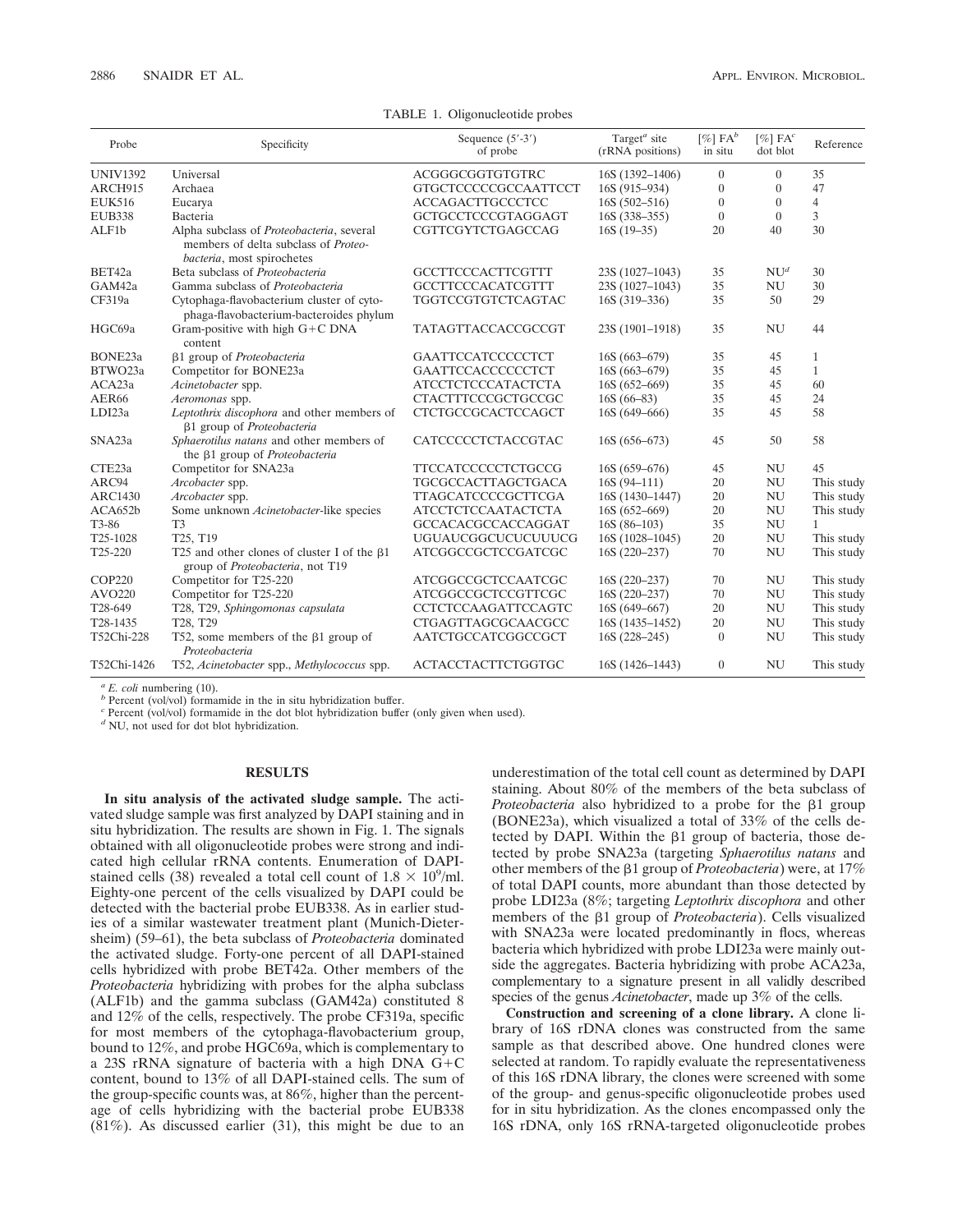

FIG. 1. Comparison of the community structure of the activated sludge sample as determined by in situ hybridization and the composition of the clone library. (A) In situ hybridization with oligonucleotide probes. The bar which represents hybridization with probe BONE23a (33%) also shows the results obtained from in situ hybridization with the probes SNA23a (17%) and LDI23a (8%). (B) Phylogenetic analysis of the clone library.  $\alpha$ -Pb., alpha subclass of *Proteobacteria*;  $\beta$ -Pb., beta subclass of *Proteobacteria*; b1-Pb., b1 group of *Proteobacteria*; g-Pb., gamma subclass of *Proteobacteria*; ε-Pb., epsilon subclass of *Proteobacteria*; CP, *Chlamydiae* and *Planctomyces* phyla; LGC, gram-positive bacteria with a low DNA G+C content.

could be used and not the 23S rRNA-targeted probes BET42a, GAM42a, and HGC69a.

Hybridization of 100 clones with the general rRNA probe UNIV1392 revealed positive signals with only 67 clones. Nine of these clones hybridized with probe ALF1b, and 31 hybridized with probe BONE23a. Thirteen of these 31 clones showed positive signals with probe LDI23a, and 7 showed positive signals with probe SNA23a. Six clones gave positive signals with ACA23a, and two gave positive signals with AER66, a probe targeting *Aeromonas* sp. The remaining 19 clones hybridized with probes UNIV1392 and EUB338 but with none of the tested group-specific probes. The results are given in Table 2.

**Phylogenetic analysis of the clone library.** The strategy was to determine full-length or almost-full-length 16S rDNA sequences for at least one member of each group of related clones. Accordingly, 25 clones were fully sequenced, 11 were almost fully sequenced  $(>80\%)$ , and 27 rDNA inserts were partially sequenced (290 to 1,200 bases). The phylogenetic analysis revealed five clusters within the  $\beta$ 1 group of *Proteobacteria* (Fig. 2). Similarities of the fully or almost fully analyzed clones of cluster IV (T30, T54, and T60) to known bacteria ranged from 93.6% (T60 to *Comamonas testosteroni*) to 95.1% (T30 to *Comamonas testosteroni*). Members of cluster III (T3, T14, T67, T73, and T99) revealed a high sequence similarity to *Rhodoferax fermentans* (T67, 96.4%). According to Fig. 2, clusters I (T19, T25, T35, T41, T47, T49, T70, T71, T83, T90, and T98), II (T20, T22, T33, T36, T59, T69, and T87), and V (T15 and T65) represent new branches within the  $\beta$ 1 group of *Proteobacteria* for which no sequences have been determined to date. The similarities within these clusters were between 96.7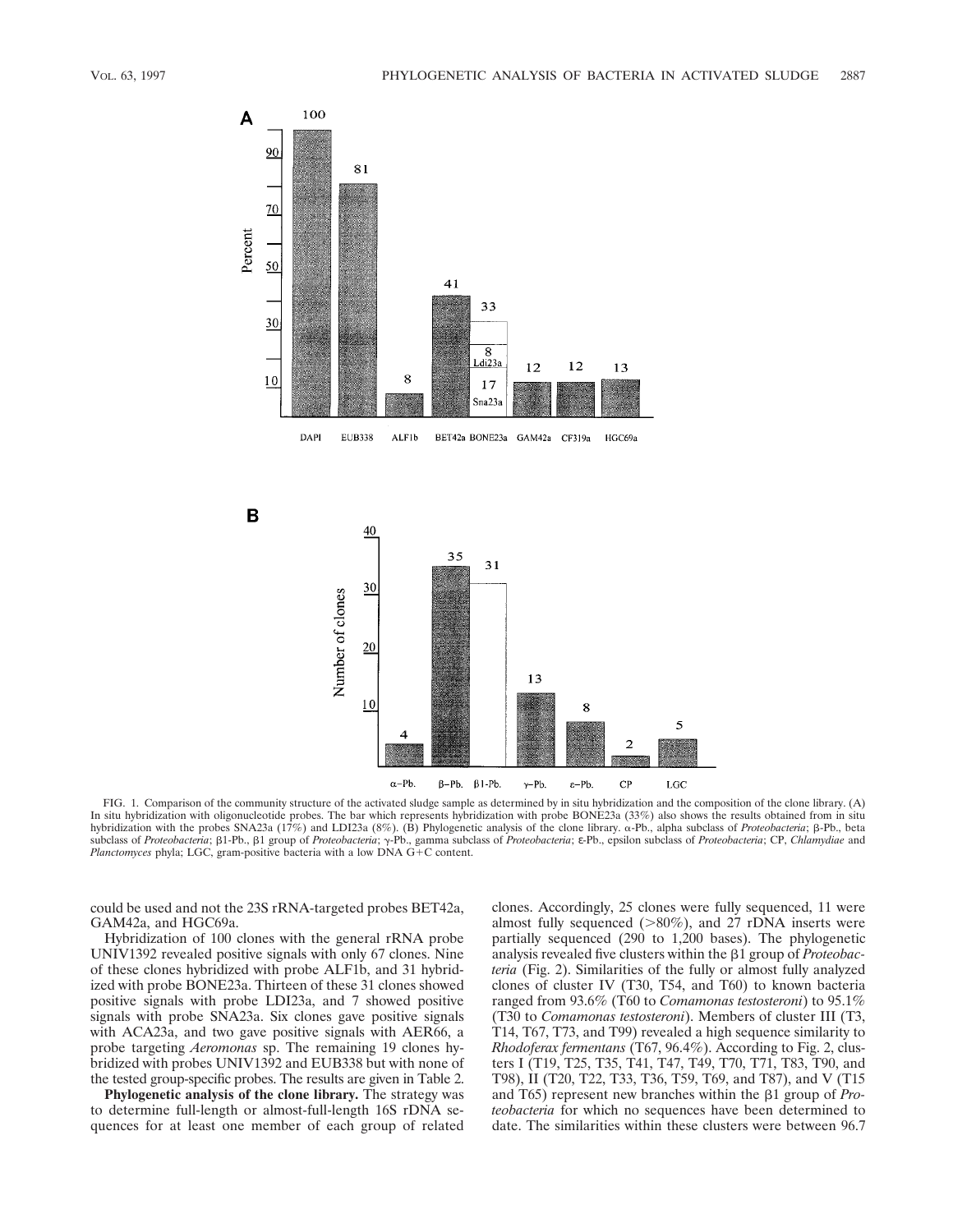and 99.9%. Since some clones have very high similarity values (the similarity matrix is not given due to the large amount of data), not all  $\beta$ 1 group-related clones are shown in Fig. 2.

Six clone sequences were related to the 16S rDNA genes of members of the genus *Acinetobacter*. Similarity values ranged from 91.6 to 99.5% (Table 3). Whereas clone T17 was almost identical (99.5% similarity) to the 16S rDNA of *Acinetobacter johnsonii*, the two closely related sequences of clones T23 and T58 and the sequence of clone T48 were relatively separate from the main cluster of *Acinetobacter* (Fig. 3). Eight 16S rDNA clones could be assigned to the 16S rRNA-encoding genes of the genus *Arcobacter* (Fig. 4). All of them had the greatest similarity to *Arcobacter cryaerophilus* (98.3 to 99.5%) (Table 4). Two clones could be assigned to the 16S rDNA of representatives of the *Chlamydiae* and *Planctomyces* phyla but had, at 73 to 74%, quite low similarities (Table 2). Several 16S rDNA clones turned out to be affiliated to the 16S rDNA genes of gram-positive bacteria with a low DNA  $G+C$  content. Two of the clones (T21 and T37) were related to the 16S rDNA genes typical for cluster XI (similarity to *Clostridium sticklandii*, 89.3%) and cluster XVI (similarity to *Eubacterium biforme*, 98.4%) of the genus *Clostridium* (16), whereas the clones T44, T46, and T79 could be affiliated to the 16S rDNA genes of the genera *Streptococcus* and *Erysipelothrix*, respectively (similarity values, 94.8 and 96.1%, respectively).

**Chimera.** In this study, the rDNA sequences of clones T42 and T52, which were almost identical (98.8% similarity), were identified as chimeric. The breakpoint could be mapped to a site between 16S rRNA positions 330 and 340 (10). Bases 1 to 330 of clones T42 and T52 were 99.4% similar to that of clone T20, which was affiliated with the 16S rDNA genes of bacteria belonging to the b1 group of *Proteobacteria*. Bases 340 to 1528 of clones T42 and T52 had 97.2% similarity to the 16S rDNA of *Acinetobacter junii*, a gamma subclass proteobacterium. Two oligonucleotide probes, T52-277 and T52-1425, were developed to confirm the chimeric character of the sequences by in situ hybridization. Simultaneous in situ hybridization with differently labeled probes (probe T52-227, with CT; probe T52- 1435, with fluorescein) resulted in strong probe-conferred signals, but detected cells were either red or green, not both. A double exposure with a rhodamine- and fluorescein-specific filter is shown in Fig. 5A. No cells hybridizing with both probes and consequently appearing as yellow can be seen. This is strong evidence for the chimeric character of clones T42 and T52.

**In situ identification based on clone sequences related to the 16S rDNA of members of the genus** *Acinetobacter.* Seven clone sequences were affiliated with the 16S rDNA of members of the genus *Acinetobacter*. Comparative data analysis revealed that two of the *Acinetobacter*-related sequences (T23 and T58) showed a single central mismatch to the binding site of probe ACA23a earlier designed to be specific for all described members of the genus *Acinetobacter* (60). A new probe, ACA652b, was designed making use of this mismatch. It was applied in combination with ACA23a to differentiate the respective cell populations (Fig. 5B). ACA652b bound to chains of small coccoid cells with diameters of approximately  $1 \mu m$ . ACA652bpositive cells made up about 2% of the DAPI counts. Simultaneous in situ hybridization of probe ACA652b with probe GAM42a corroborated affiliation of the detected population with the gamma subclass of *Proteobacteria*.

In situ identification of the  $\beta$ 1 group of *Proteobacteria*. Eleven of the 67 clones examined formed cluster I of the  $\beta$ 1 group of *Proteobacteria*. As an example, clone T25 was selected for in situ visualization and enumeration. Two probes were constructed. One targeted the  $5'$  end (T25-220) and should visualize all members of cluster I (Fig. 2) with the exception of

clone T19. It had at least one single mismatch to other members of the β1 group of *Proteobacteria*. For better discrimination, this probe was used in combination with two unlabeled competitor oligonucleotides, AVO220 and COP220. A mixed population of big and small rods was detected. The second oligonucleotide probe for  $T25$  was targeted near the 3' end (T25-1028) and should detect only clones T25 and T19. Therefore, a simultaneous in situ hybridization with both differently labeled oligonucleotide probes should reveal only cells which could be assigned to clone T25. The combined successive in situ hybridization with probes T25-220 (CT labeled) and T25- 1028 (fluorescein labeled) yielded double-stained cells, which appear yellow upon double exposure (Fig. 5C). These cells were big rods and appeared with an abundance of 4% of total DAPI counts. Additionally, the simultaneous binding of both oligonucleotide probes to one cell population confirms the nonchimeric character of clone T25. The cell population detected with both T25 probes showed a characteristic probeconferred fluorescence that was for most cells stronger at the ends of the rods.

**In situ identification based on clone sequences related to the 16S rDNA of the alpha subclass of** *Proteobacteria.* The sequences of two almost identical clones, T28 and T29, could be assigned to the rRNA sequences of the alpha subclass numbers of the *Proteobacteria*. They had a similarity of 96% to the sequence of *Sphingomonas capsulata*. Two oligonucleotide probes, T28-649 (*E. coli* positions 649 to 667 [10]) and T28-1435 (*E. coli* positions 1435 to 1452 [10]), were designed and successfully used for in situ hybridization. They both detected one population of short rods which appeared mainly in groups and made up approximately 3% of the total cells (Fig. 5D). Probe T28-649 is also complementary to the 16S rRNA of *Sphingomonas capsulata*, but probe T28-1435 targets only the sequence of clones T28 and T29. All cells detected with T28-649 also had the T28-1435 signature.

**In situ identification of** *Arcobacter* **in activated sludge.** Comparative sequence analysis affiliated eight clones with rRNA sequences obtained from members of the genus *Arcobacter*. The genus is part of the epsilon subclass of *Proteobacteria*. Two oligonucleotide probes, ARC94 and ARC1430, were designed specifically for the genus. They were evaluated on pure cultures of *Arcobacter* spp. Probes ARC94 (*E. coli* positions 94 to 111 [10]) and ARC1430 (*E. coli* positions 1430 to 1447 [10]) yielded strong signals with whole paraformaldehyde-fixed cells (data not shown). Simultaneous in situ hybridization with both differently labeled oligonucleotide probes showed ARC94-positive cells to be a subgroup of the ARC1430-positive cells (Fig. 5E). About 15% of the cells detected by ARC1430 were not detected by probe ARC94. Cells positive for both ARC94 and ARC1430 formed a morphologically homogeneous population of slender curved rods, which frequently formed loose spirals. These made up 4% of all cells in the activated sludge examined. With a diameter of 0.8  $\mu$ m and a length of 2 to 3  $\mu$ m, they had the typical morphology of arcobacters.

## **DISCUSSION**

The rRNA approach to microbial ecology is based on the sequencing and probing of rRNA or rRNA genes. Our study of the microbial community of a municipal activated sludge basin started with probing. Fluorescently labeled oligonucleotide probes were used for the in situ enumeration of important phylogenetic groups. On this level, the community structure in the sample from the Munich-Grosslappen plant was quite similar to a sample taken from a second large municipal plant, in Munich-Dietersheim (59). These plants receive similar waste-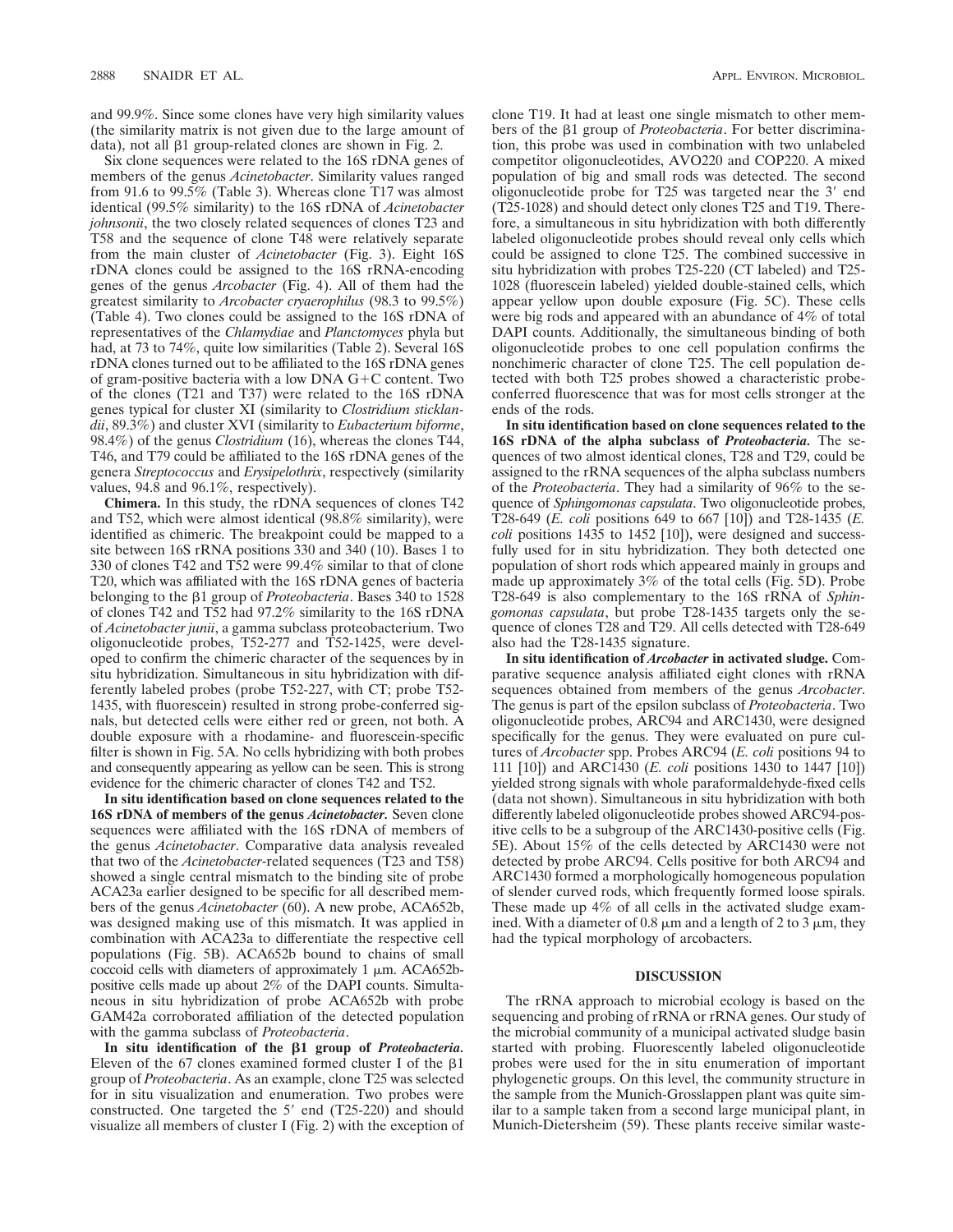|                               | Hybridization with                                                     | Length of sequenced    | Phylogenetic relationship <sup><math>a</math></sup> |              |  |  |
|-------------------------------|------------------------------------------------------------------------|------------------------|-----------------------------------------------------|--------------|--|--|
| Clone no.                     | oligonucleotide probes                                                 | part (bases)           | Species                                             | % Similarity |  |  |
| T <sub>3</sub>                | UNIV1392, EUB338, BONE23a, SNA23a                                      | 1,529                  | Rhodoferax fermentans                               | 96.3         |  |  |
| T10                           | UNIV1392, EUB338, BONE23a                                              | 1,020                  | Anoxobacterium dechloratium                         | 97.3         |  |  |
| T <sub>14</sub>               | UNIV1392, EUB338, BONE23a, SNA23a                                      | 481                    | Rhodoferax fermentans                               | 97.7         |  |  |
| T <sub>15</sub>               | UNIV1392, EUB338,                                                      | 729                    | Variovorax paradoxus                                | 96.6         |  |  |
| T <sub>16</sub>               | <b>UNIV1392, EUB338</b>                                                | 487                    | Azoarcus species                                    | 89.3         |  |  |
| T <sub>17</sub>               | UNIV1392, EUB338, ACA23a                                               | 1,532                  | Acinetobacter species                               | 97.2         |  |  |
| T <sub>18</sub><br>T19        | <b>UNIV1392, EUB338</b>                                                | 797<br>1,521           | Arcobacter cryaerophilus                            | 98.4<br>95.2 |  |  |
| <b>T20</b>                    | UNIV1392, EUB338, BONE23a, LDI23a<br>UNIV1392, EUB338, BONE23a         | 1,526                  | Rhodoferax fermentans<br>Variovorax paradoxus       | 95.5         |  |  |
| T <sub>21</sub>               | <b>UNIV1392, EUB338</b>                                                | 717                    | Eubacterium biforme                                 | 98.4         |  |  |
| T <sub>22</sub>               | UNIV1392, EUB338, BONE23a                                              | 1,417                  | Variovorax paradoxus                                | 95.2         |  |  |
| T <sub>23</sub>               | <b>UNIV1392, EUB338</b>                                                | 1,534                  | Acinetobacter calcoaceticus                         | 96.4         |  |  |
| T24                           | UNIV1392, EUB338, ALF1b                                                | 1,513                  | Arcobacter cryaerophilus                            | 98.5         |  |  |
| T <sub>25</sub>               | UNIV1392, EUB338, BONE23a, LDI23a                                      | 1,519                  | Rhodoferax fermentans                               | 95.2         |  |  |
| T26                           | <b>UNIV1392, EUB338</b>                                                | 917                    | Coxiella burnetti                                   | 87.3         |  |  |
| T27                           | UNIV1392, EUB338, ACA23a                                               | 1,532                  | Acinetobacter junii                                 | 97.6         |  |  |
| T <sub>28</sub>               | UNIV1392, EUB338, ALF1b                                                | 1,481                  | Sphingomonas capsulata                              | 96.6         |  |  |
| T29                           | UNIV1392, EUB338, ALF1b                                                | 1,184                  | Sphingomonas capsulata                              | 96.0         |  |  |
| <b>T30</b>                    | UNIV1392, EUB338, BONE23a, SNA23a                                      | 1,388                  | Comamonas testosteroni                              | 95.1         |  |  |
| T31                           | <b>UNIV1392, EUB338</b>                                                | 1,513                  | Arcobacter cryaerophilus                            | 99.3         |  |  |
| T32                           | <b>UNIV1392, EUB338</b>                                                | 1,367                  | Coxiella burnetii                                   | 86.5         |  |  |
| T33<br>T34                    | UNIV1392, EUB338, BONE23a<br><b>UNIV1392, EUB338</b>                   | 1,529<br>1,538         | Rhodoferax fermentans<br>Burkholderia solanaceum    | 94.1<br>92.5 |  |  |
| T <sub>35</sub>               | UNIV1392, EUB338, BONE23a, LDI23a                                      | 869                    | Rhodoferax fermentans                               | 94.9         |  |  |
| T <sub>36</sub>               | UNIV1392, EUB338, BONE23a                                              | 994                    | Variovorax paradoxus                                | 94.6         |  |  |
| T37                           | <b>UNIV1392, EUB338</b>                                                | 1,182                  | Clostridium sticklandii                             | 89.3         |  |  |
| T39                           | UNIV1392, EUB338, ACA23a                                               | 957                    | Acinetobacter calcoaceticus                         | 97.5         |  |  |
| T40                           | <b>UNIV1392, EUB338</b>                                                | 1,059                  | Arcobacter cryaerophilus                            | 99.1         |  |  |
| T41                           | UNIV1392, EUB338, BONE23a, LDI23a                                      | 1,519                  | Rhodoferax fermentans                               | 95.2         |  |  |
| T42                           | UNIV1392, EUB338, ACA23a                                               | 1,528                  | Acinetobacter junii                                 | 93.6         |  |  |
| T43                           | <b>UNIV1392, EUB338</b>                                                | 651                    | Arcobacter cryaerophilus                            | 98.3         |  |  |
| T44                           | <b>UNIV1392, EUB338</b>                                                | 1,543                  | Streptococcus bovis                                 | 95.5         |  |  |
| T <sub>46</sub>               | UNIV1392, EUB338, ALF1b                                                | 837                    | Streptococcus bovis                                 | 94.8         |  |  |
| T47                           | UNIV1392, EUB338, BONE23a, LDI23a                                      | 1,526                  | Rhodoferax fermentans                               | 94.9         |  |  |
| T48                           | UNIV1392, EUB338, ACA23a                                               | 1,419                  | Acinetobacter junii                                 | 93.2         |  |  |
| T <sub>49</sub><br><b>T50</b> | UNIV1392, EUB338, BONE23a, LDI23a                                      | 320<br>ND <sup>b</sup> | Variovorax paradoxus<br>ND                          | 99.3         |  |  |
| T <sub>52</sub>               | UNIV1392, EUB338, BONE23a, LDI23a<br>UNIV1392, EUB338, ACA23a          | 1,528                  | Acinetobacter junii                                 | 92.8         |  |  |
| T <sub>54</sub>               | UNIV1392, EUB338, BONE23a, SNA23a                                      | 292                    | Comamonas testosteroni                              | 99.3         |  |  |
| <b>T55</b>                    | UNIV1392, EUB338, ALF1b                                                | 1,513                  | Arcobacter cryaerophilus                            | 99.6         |  |  |
| T <sub>57</sub>               | <b>UNIV1392, EUB338</b>                                                | 1,189                  | Acinetobacter junii                                 | 97.3         |  |  |
| <b>T58</b>                    | <b>UNIV1392, EUB338</b>                                                | 1,539                  | Acinetobacter calcoaceticus                         | 96.5         |  |  |
| T <sub>59</sub>               | UNIV1392, EUB338, BONE23a                                              | 1,299                  | Variovorax paradoxus                                | 95.3         |  |  |
| <b>T60</b>                    | UNIV1392, EUB338, BONE23a                                              | 1,522                  | Comamonas testosteroni                              | 93.6         |  |  |
| T <sub>62</sub>               | UNIV1392, EUB338, ALF1b                                                | 1,412                  | Chlamydia trachomatis                               | 73.4         |  |  |
| T65                           | UNIV1392, EUB338, BONE23a                                              | 1,259                  | Variovoarx paradoxus                                | 96.7         |  |  |
| T67                           | UNIV1392, EUB338, BONE23a, SNA23a                                      | 1,328                  | Rhodoferax fermentans                               | 96.4         |  |  |
| T <sub>68</sub>               | UNIV1392, EUB338, AER66                                                | 790                    | Aeromonas hydrophila                                | 99.4         |  |  |
| T <sub>69</sub>               | UNIV1392, EUB338, BONE23a                                              | 700                    | Comamonas testosteroni                              | 92.7         |  |  |
| T70<br>T71                    | UNIV1392, EUB338, BONE23a, LDI23a<br>UNIV1392, EUB338, BONE23a, LDI23a | 1,518<br>1,497         | Variovorax paradoxus<br>Variovorax paradoxus        | 95.0<br>95.2 |  |  |
| T73                           | UNIV1392, EUB338, BONE23a, SNA23a                                      | 856                    | Rhodoferax fermentans                               | 96.8         |  |  |
| T74                           | UNIV1392, EUB338, ALF1b                                                | ND                     | ND                                                  |              |  |  |
| T76                           | UNIV1392, EUB338, BONE23a                                              | ND                     | ND                                                  |              |  |  |
| <b>T78</b>                    | UNIV1392, EUB338                                                       | 1,499                  | Chlamydia trachomatis                               | 74.1         |  |  |
| T79                           | <b>UNIV1392, EUB338</b>                                                | 1,529                  | Erysipelothrix rhusiopathiae                        | 96.1         |  |  |
| <b>T81</b>                    | <b>UNIV1392, EUB338</b>                                                | 957                    | Arcobacter cryaerophilus                            | 99.0         |  |  |
| T83                           | UNIV1392, EUB338, BONE23a, LDI23a                                      | 1,495                  | Variovorax paradoxus                                | 95.2         |  |  |
| T85                           | UNIV1392, EUB338, ALF1b                                                | ND                     | ND                                                  |              |  |  |
| T87                           | UNIV1392, EUB338, BONE23a                                              | 365                    | Variovoarx paradoxus                                | 91.0         |  |  |
| <b>T88</b>                    | UNIV1392, EUB338, AER66                                                | 1,540                  | Aeromonas hydrophila                                | 99.4         |  |  |
| T90                           | UNIV1392, EUB338, BONE23a, LDI23a                                      | 540                    | Rhodoferax fermentans                               | 92.5         |  |  |
| T92                           | <b>UNIV1392, EUB338</b>                                                | 1,094                  | Spirillum volutans                                  | 85.8         |  |  |
| T95<br>T <sub>96</sub>        | UNIV1392, EUB338, ALF1b                                                | 1,022                  | Arcobacter cryaerophilus                            | 99.5<br>95.5 |  |  |
| T98                           | UNIV1392, EUB338, BONE23a, LDI23a<br>UNIV1392, EUB338, BONE23a, LDI23a | 945<br>1,319           | Rhodoferax fermentans<br>Rhodoferax fermentans      | 94.2         |  |  |
| T99                           | UNIV1392, EUB338, BONE23a, SNA23a                                      | 940                    | Rhodoferax fermentans                               | 97.9         |  |  |
|                               |                                                                        |                        |                                                     |              |  |  |

TABLE 2. Hybridization results, length of the sequenced part, and phylogenetic affiliation of the clones

*<sup>a</sup>* The phylogenetic relationship of the sequenced part of the clones was analyzed. A closely related species together with the sequence similarity is given. *<sup>b</sup>* ND, not determined.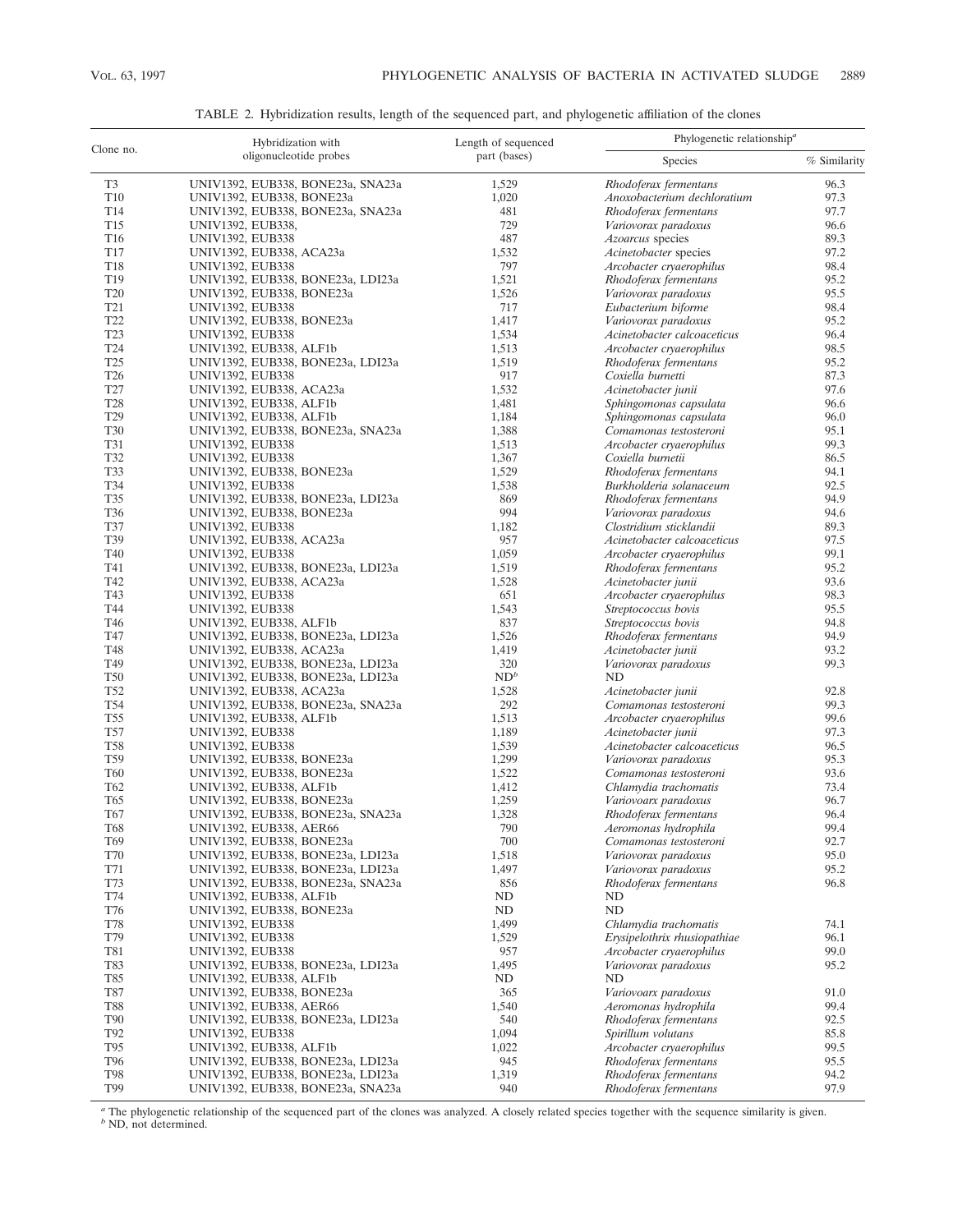

FIG. 2. Phylogenetic tree showing the relationships of the organisms represented by the examined clones and their closest relatives among the b1 group members of *Proteobacteria*. The tree is based on the results of distance matrix analyses of all available 16S rRNA primary structures for *Proteobacteria*. The topology of the tree was evaluated by performing maximum parsimony and maximum likelihood analyses of the full data set and subsets, respectively. Only sequences that were at least 90% complete were used for treeing (these clones are indicated in bold type). Alignment positions at which less than 50% of sequences of the entire data set have the same residues were excluded from the calculations. The phylogenetic positions of organisms presented by partial sequences were roughly reconstructed by applying the parsimony criteria without changing the overall tree topology. Multifurcations indicate that a common branching order was not significantly supported by applying different treeing methods. The five detected clusters are numbered from I to V. The bar indicates 5% estimated sequence divergence.

waters with relatively low inputs from industry or food processing and have been characterized by the dominance of the beta subclass of *Proteobacteria* over the last 4 years. However, it is important to realize that when group-specific probes based on cultured bacteria are used, only those populations that are looked for will be detected. In contrast, if it is assumed that the primers used for PCR are fairly general, rDNA libraries should not be biased towards known groups since they rely on direct rRNA gene retrieval.

The initial in situ probing was performed mainly to evaluate in an early stage of the study the representativeness of an rDNA library constructed from the examined sample. When

TABLE 3. Similarity matrix for clones affiliated with the genus *Acinetobacter*

|                      | Similarity $(\%)$ to organism: |      |      |      |      |      |      |      |      |      |      |      |      |      |      |
|----------------------|--------------------------------|------|------|------|------|------|------|------|------|------|------|------|------|------|------|
| Organism             |                                | 2    | 3    | 4    | 5    | 6    |      | 8    | 9    | 10   | 11   | 12   | 13   | 14   | 15   |
| $1. A.$ lwoffi       | 100                            | 97.3 | 97.7 | 97.7 | 96.4 | 96.2 | 96.1 | 96.4 | 96.1 | 95.9 | 96.2 | 95.8 | 95.6 | 97.7 | 92.0 |
| 2. A. calcoaceticus  | 97.3                           | 100  | 97.6 | 97.0 | 95.7 | 96.3 | 96.2 | 97.0 | 96.5 | 97.5 | 96.4 | 95.6 | 95.2 | 97.1 | 92.5 |
| 3. A. haemolyticus   | 97.7                           | 97.6 | 100  | 98.6 | 96.8 | 97.2 | 97.1 | 96.6 | 96.2 | 96.3 | 96.4 | 96.7 | 96.7 | 98.6 | 93.0 |
| 4. A. johnsonii      | 97.7                           | 97.0 | 98.6 | 100  | 97.2 | 96.5 | 96.4 | 97.1 | 96.8 | 97.2 | 96.8 | 96.8 | 96.8 | 99.5 | 93.2 |
| 5. Acinetobacter sp. | 96.4                           | 95.7 | 96.8 | 97.2 | 100  | 96.6 | 96.4 | 96.0 | 95.5 | 93.9 | 95.3 | 95.8 | 95.6 | 97.2 | 91.6 |
| 6. A. baumanii       | 96.2                           | 96.3 | 97.2 | 96.5 | 96.6 | 100  | 99.9 | 97.5 | 96.4 | 94.0 | 96.6 | 97.1 | 97.3 | 96.4 | 92.6 |
| 7. A. anitratus      | 96.1                           | 96.2 | 97.1 | 96.4 | 96.4 | 99.9 | 100  | 97.4 | 95.9 | 93.4 | 96.1 | 96.5 | 96.6 | 95.9 | 91.8 |
| 8. A. junii          | 96.4                           | 97.0 | 96.6 | 97.1 | 96.0 | 97.5 | 97.4 | 100  | 96.3 | 97.2 | 96.6 | 97.6 | 97.3 | 96.9 | 93.2 |
| 9. T <sub>58</sub>   | 96.1                           | 96.5 | 96.2 | 96.8 | 95.5 | 96.4 | 95.9 | 96.3 | 100  | 96.2 | 98.8 | 95.8 | 95.8 | 96.3 | 92.9 |
| 10. T <sub>39</sub>  | 95.9                           | 97.5 | 96.3 | 97.2 | 93.9 | 94.0 | 93.4 | 97.2 | 96.2 | 100  | 97.3 | 95.2 | 94.8 | 96.4 | 91.0 |
| 11. T <sub>23</sub>  | 96.2                           | 96.4 | 96.4 | 96.8 | 95.3 | 96.6 | 96.1 | 96.6 | 98.8 | 97.3 | 100  | 96.0 | 96.1 | 96.5 | 92.9 |
| 12. T <sub>27</sub>  | 95.8                           | 95.6 | 96.7 | 96.8 | 95.8 | 97.1 | 96.5 | 97.6 | 95.8 | 95.2 | 96.0 | 100  | 99.1 | 96.6 | 92.9 |
| 13. T <sub>57</sub>  | 95.6                           | 95.2 | 96.7 | 96.8 | 95.6 | 97.3 | 96.6 | 97.3 | 95.8 | 94.8 | 96.1 | 99.1 | 100  | 96.4 | 95.8 |
| 14. T <sub>17</sub>  | 97.7                           | 97.1 | 98.6 | 99.5 | 97.2 | 96.4 | 95.9 | 96.9 | 96.3 | 96.4 | 96.5 | 96.6 | 96.4 | 100  | 92.8 |
| 15. T <sub>48</sub>  | 92.0                           | 92.5 | 93.0 | 93.2 | 91.6 | 92.6 | 91.8 | 93.2 | 92.9 | 91.0 | 92.9 | 92.9 | 95.8 | 92.8 | 100  |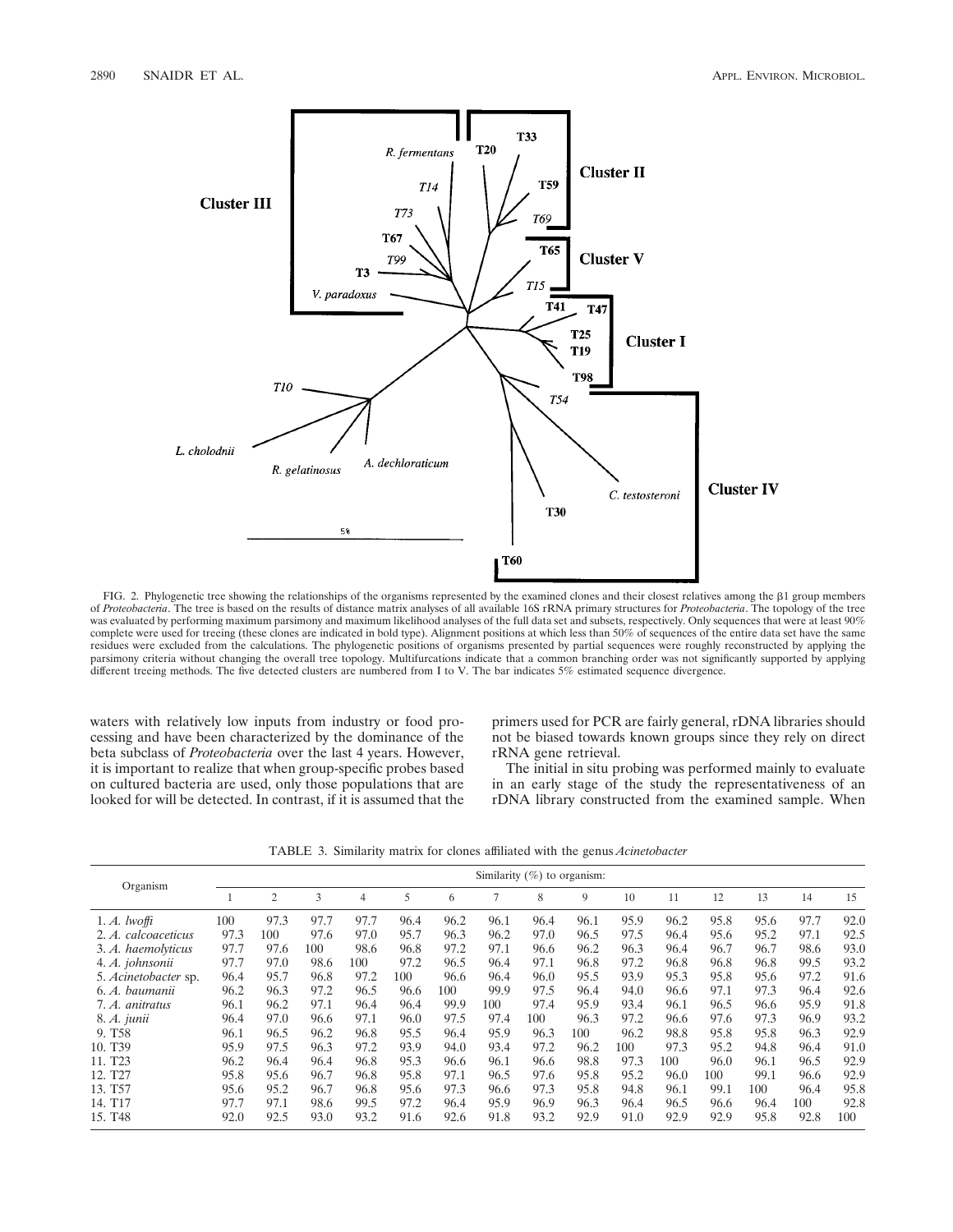

FIG. 3. Phylogenetic tree showing the relationships of the organisms represented by the examined clones and their closest relatives among the gamma subclass of *Proteobacteria*. For further details, see the legend to Fig. 2. The bar indicates 10% estimated sequence divergence.

the probe-based screening of the clones was compared to the results of the in situ probing of the original sample, good agreement was found at first sight. On a second look, however, discrepancies become clear. Within the dominant beta subclass of *Proteobacteria*, cells hybridizing with SNA23 are in situ, at 17%, more abundant than those hybridizing with LDI (8%). However, 13 clones had the LDI signature and only 7 had the SNA signature. Furthermore, none of the clones hybridized with the probe for the cytophaga-flavobacterium group, which was found to be quite abundant in situ. This is not surprising if the various biases that may occur in this multistep procedure are considered (11, 27, 32, 34, 37, 41, 42, 49, 52, 62). Despite these discrepancies, it was decided to continue with this clone library. One reason was the good representation of the important beta subclass; another was that 19 of the 67 clones hybridized only with the general rDNA probe UNIV1392 and the bacterial probe EUB338 but not any of the group-specific probes. These clones could originate from the rDNA of bacteria of groups that had not been tested for initially.

As for many other environmental rDNA libraries, none of our sequences was identical with already existing sequences in public databases. However, comparative sequence analysis revealed that most of the rDNA clone sequences were fairly close to 16S rRNA sequences of known bacteria. It is also important to note that the sequence analysis of 63 clones proved that 56 of the probe-based assignments or nonassignments were correct. Discrepancies occurred for probes ACA23a, which in two cases did not detect clones (T23 and T58) related to acinetobacters, ALF1b, which hybridized with five clones not affiliated to the alpha subclass of *Proteobacteria* (T24, T46, T55, T62, T95), and BONE23a, which did not detect a clone related to the β1 group of *Proteobacteria* (T15). Interestingly, none of the clones was related to the grampositive bacteria with high DNA  $G+C$  contents, even though the abundance of cells of this group in situ was 13%. This discrimination could not be detected earlier by screening clones since the probe for this group, HGC69a, is targeted to the 23S rRNA and the clones were restricted to the 16S rDNA. Clones from this group were also absent from the two rDNA libraries studied by Bond et al. (8). It is clear from cultivation and in situ probing studies that this is an experimental artifact which is likely due to problems with lysis of the thick grampositive cell walls and/or a less efficient amplification during PCR of the rDNA of gram-positive bacteria with high DNA  $G+C$  contents (49). The effects of DNA  $G+C$  content on PCR amplification have been described before (18, 42). In an attempt to retrieve rDNA of gram-positive bacteria with a high  $G+C$  content, Schuppler et al. (46) had to screen 3,000 clones by colony hybridization to obtain 27 clones with rDNA inserts from nocardioform actinomycetes and mycobacteria.

Regarding the diversity in the rDNA library, it was quite unexpected that sequences related to *Arcobacter* spp. were quite abundant and were found in 9 of 67 clones examined (13%). On the basis of immunotyping, SDS-polyacrylamide gel electrophoresis, and DNA-rRNA and DNA-DNA hybridization investigations, the genus *Arcobacter* was recently amended to encompass a genetically separate group of *Campylobacter* spp. (54). *Arcobacter* spp. are part of the epsilon subclass of *Proteobacteria* and are considered to be pathogenic (63). In their rDNA libraries, Bond et al. (8) detected no sequences related to the epsilon subclass of *Proteobacteria*.

Based on the clone sequences, a second probing phase was initiated. In this phase, specific probes, usually two per sequence of interest, were hybridized with the activated sludge. The reason for this was twofold. First, we intended to use this approach for addressing the problem of chimera formation. Chimera are formed in different frequencies in rDNA-based analyses of microbial communities (6, 25, 27). Chimera indicate a rDNA diversity not present in the original sample. In this study, the simultaneous application of two differently fluorescently labeled oligonucleotides targeted to the 5' and 3' end of a 16S rDNA was used to demonstrate the chimeric character of clones T42 and T52. It also confirmed that clones T25 and T28 and T29 were not chimera. This strategy offers a straightforward approach to the analysis of chimera. The relatively low frequency of chimera in our library (only 2 of 63 clones examined) might be the result of using the activated sludge sample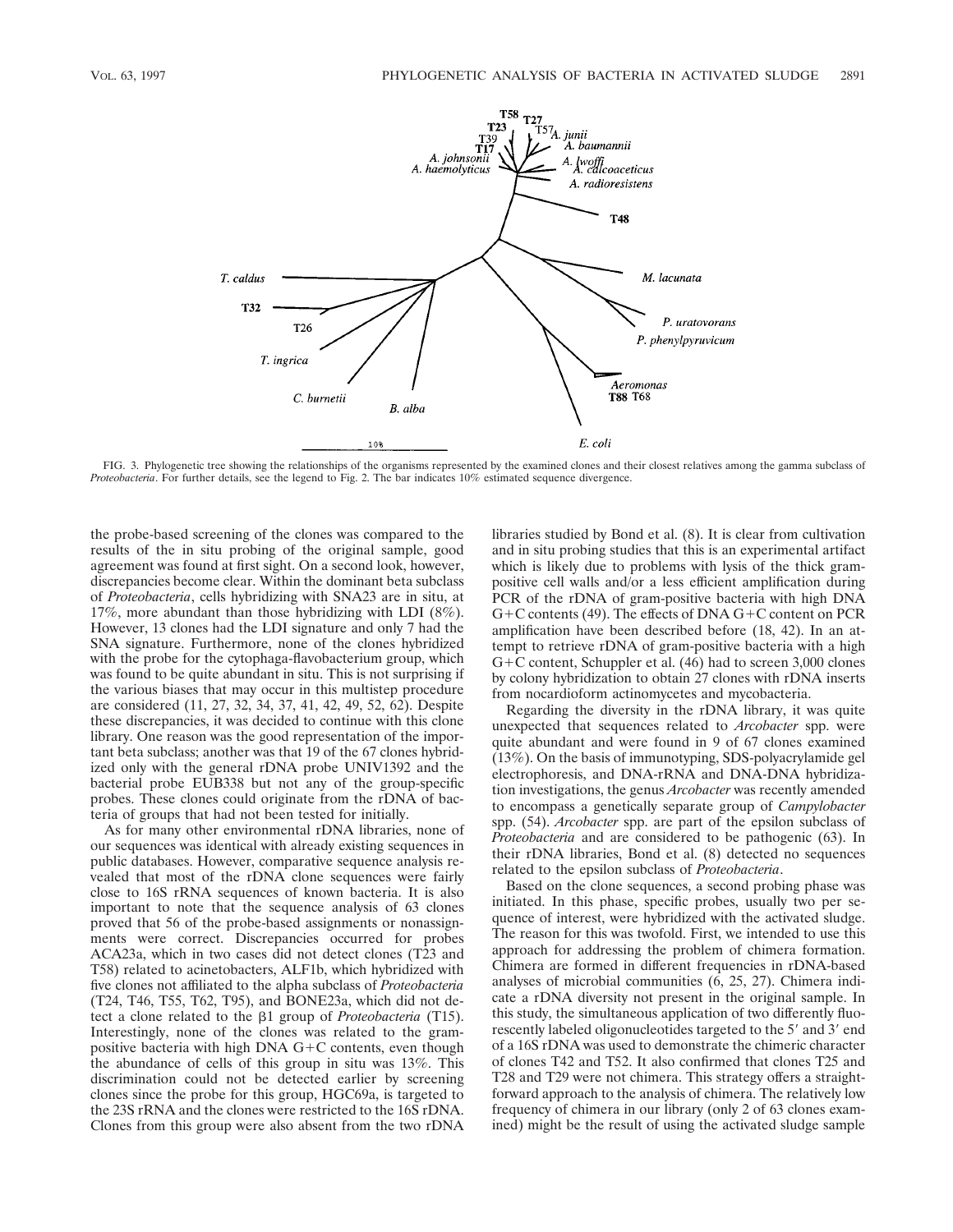

FIG. 4. Phylogenetic tree showing the relationships of the organisms represented by the examined clones and their closest relatives among the epsilon subclass of *Proteobacteria*. For further details, see the legend to Fig. 2. The bar indicates 10% estimated sequence divergence.

directly for PCR amplification. Shearing of DNA was thereby minimized.

In other cases, the simultaneous application of two differently labeled probes was used to increase the reliability of in situ identification (4). The importance of this strategy becomes clear from the in situ enumeration of arcobacters. According to the database, both probes should detect the same target group. However, one probe detected more cells than the other one. This clearly demonstrates that the activated sludge sample contains cells from yet another hitherto-unsequenced genotype that has just one of two signatures for the genus *Arcobacter*. Only those cells which bound both probes were counted and assigned with high probability to the genus *Arcobacter*. The binding of one probe to the unknown genotype could indicate relatively close phylogenetic relationships of an as-yet-undescribed population to members of the genus *Arcobacter*; it could, however, also be caused by the presence of this signature in an unrelated species.

**Community structure of activated sludge.** Preliminary results from the sample examined had already indicated a high genetic diversity of the b1 group of *Proteobacteria* in activated sludge (1). Five clusters of more closely related sequences were evident. In this earlier study, the focus was on a representative of cluster III, clone T3. The respective cells were present only in low numbers  $(\leq 1\%)$ . In this study, a sequence from cluster I (T25) could be assigned with two specific probes to

TABLE 4. Similarity matrix for clones affiliated with the genus *Arcobacter*

|                     | Similarity $(\%)$ to organism: |      |      |      |      |      |      |      |      |      |      |      |      |
|---------------------|--------------------------------|------|------|------|------|------|------|------|------|------|------|------|------|
| Organism            |                                | 2    | 3    | 4    | 5    | 6    | ⇁    | 8    | 9    | 10   | 11   | 12   | 13   |
| 1. A. cryaerophilus | 100                            | 98.6 | 97.4 | 94.2 | 92.1 | 99.5 | 99.1 | 99.2 | 99.6 | 99.0 | 98.5 | 98.4 | 98.3 |
| 2. A. skirrowi      | 98.6                           | 100  | 97.1 | 94.2 | 92.4 | 98.2 | 97.6 | 98.2 | 98.5 | 98.0 | 97.6 | 97.8 | 96.9 |
| 3. A. butzlerii     | 97.4                           | 97.1 | 100  | 94.5 | 92.5 | 97.2 | 96.7 | 96.8 | 97.2 | 96.1 | 97.4 | 95.5 | 95.3 |
| 4. A. nitrofigilis  | 94.2                           | 94.2 | 94.5 | 100  | 93.9 | 92.9 | 91.8 | 93.4 | 93.8 | 92.2 | 93.7 | 90.4 | 91.6 |
| 5. Arcobacter sp.   | 92.1                           | 92.4 | 92.5 | 93.9 | 100  | 90.9 | 90.0 | 91.6 | 92.0 | 90.0 | 91.9 | 88.6 | 89.2 |
| 6. T <sub>95</sub>  | 99.5                           | 98.2 | 97.2 | 92.9 | 90.9 | 100  | 98.8 | 99.1 | 99.2 | 99.1 | 97.6 | 98.8 | 98.2 |
| 7. T <sub>40</sub>  | 99.1                           | 97.6 | 96.7 | 91.8 | 90.0 | 98.8 | 100  | 99.3 | 99.4 | 98.6 | 97.7 | 98.3 | 98.9 |
| 8. T <sub>31</sub>  | 99.2                           | 98.2 | 96.8 | 93.4 | 91.6 | 99.1 | 99.3 | 100  | 99.5 | 99.2 | 98.3 | 98.7 | 98.8 |
| 9. T <sub>55</sub>  | 99.6                           | 98.5 | 97.2 | 93.8 | 92.0 | 99.2 | 99.4 | 99.5 | 100  | 99.1 | 98.5 | 98.9 | 98.8 |
| 10. T81             | 99.0                           | 98.0 | 96.1 | 92.2 | 90.0 | 99.1 | 98.6 | 99.2 | 99.1 | 100  | 97.3 | 98.2 | 98.0 |
| 11. T <sub>24</sub> | 98.5                           | 97.6 | 97.4 | 93.7 | 91.9 | 97.6 | 97.7 | 98.3 | 98.5 | 97.3 | 100  | 96.9 | 96.3 |
| 12. T <sub>18</sub> | 98.4                           | 97.8 | 95.5 | 90.4 | 88.6 | 98.8 | 98.3 | 98.7 | 98.9 | 98.2 | 96.9 | 100  | 97.7 |
| 13. T <sub>43</sub> | 98.3                           | 96.9 | 95.3 | 91.6 | 89.2 | 98.2 | 98.9 | 98.8 | 98.8 | 98.0 | 96.3 | 97.7 | 100  |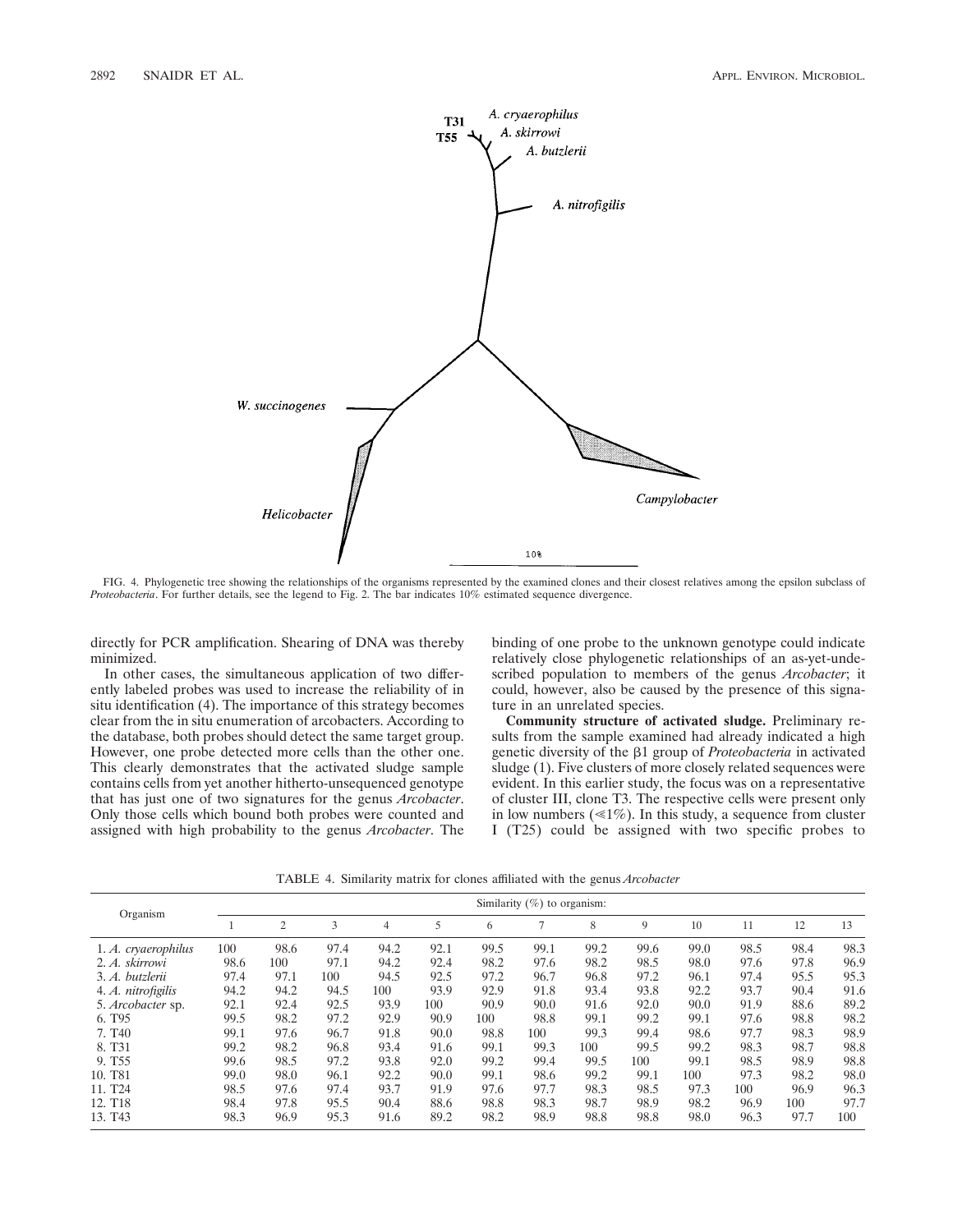

FIG. 5. Micrographs of activated sludge after in situ hybridization with fluorescently labeled oligonucleotide probes. (A) Chimera check by simultaneous in situ hybridization with probes T52Chi-228 (fluorescein labeled, green) and T52Chi-1426 (CT labeled, red). Note that the lack of cells detected in yellow shows that none of the detected bacteria binds both probes. Therefore, clones T52 and T42 are chimeric. (B) Simultaneous in situ hybridization with probes ACA23a (fluorescein labeled, green) and ACA652b (CT labeled, red). (C) In situ hybridization of activated sludge with probes T25-220 (CT labeled, red) and T25-1028 (fluorescein labeled, green). Phase-contrast (left) and epifluorescence (right) micrographs are shown for identical microscopic fields. (D) In situ hybridization of activated sludge with probes T28-649 (fluorescein labeled, green) and T28-1435 (CT labeled, red). Phase-contrast (left) and epifluorescence (right) micrographs are shown for identical microscopic fields. (E) In situ hybridization of activated sludge with two probes for *Arcobacter*. Phase-contrast (left) and epifluorescence (right) micrographs are shown for identical microscopic fields. Simultaneous hybridization with the probes ARC94 (fluorescein labeled, green) and ARC1430 (CT labeled, red) reveals a majority of bacteria which bind both probes (resulting in yellow). Note that some bacteria do not bind the oligonucleotide probe ARC94 and therefore appear only red.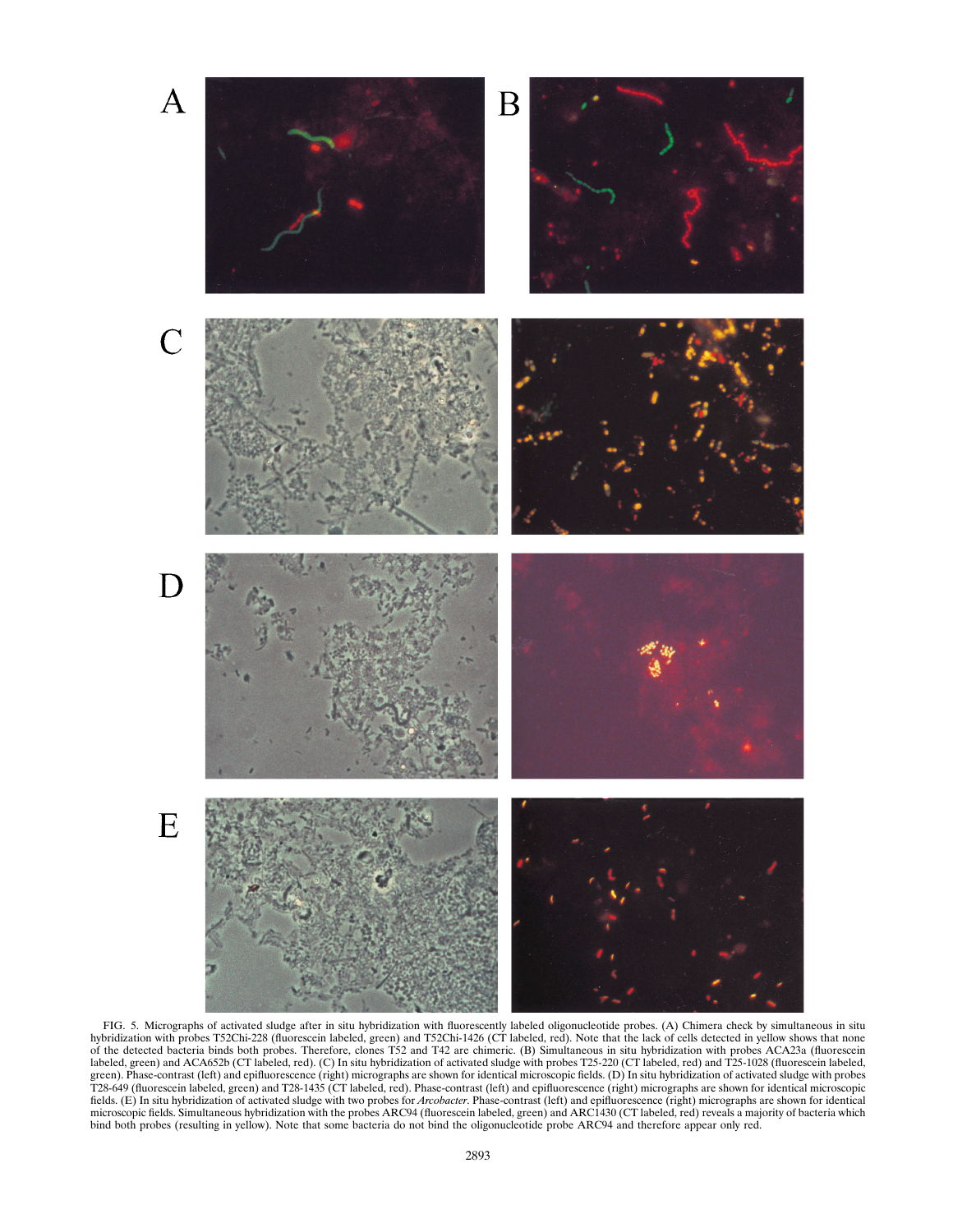cells present in significantly higher numbers (approximately 4%). Several factors indicate a significant role of this population in wastewater treatment. The cells are relatively large and contain high amounts of rRNA. The latter suggests a high metabolic potential. Furthermore, in several activated sludge samples from Munich-Grosslappen investigated since the initial sampling on 14 June 1994, the T25 population was always present in numbers well above 1% of the total count. Both in terms of biomass and number, T25 is an important member of the most dominant group in the activated sludge sample examined, the β1 group of *Proteobacteria*. β1 group numbers of the *Proteobacteria* encompass with the genera *Hydrogenophaga*, *Comamonas*, and *Acidovorax* several former pseudomonads and are well known for the utilization of a wide spectrum of carbon sources. This group seems to be present in Munich-Grosslappen with a wide array of genotypes. From this set, those genotypes best adjusted to the wastewater composition and the operational parameters at a given time will have a selective advantage and increase in abundance.

With a relative abundance of 3%, the T28- and T29-related cells also form a fairly large population. In the examined sample, about one of three cells hybridizing with the probe for the alpha subclass of *Proteobacteria* was assigned to this population. Based on the closest relationship, with a similarity value of 96% to *Sphingomonas capsulata*, clones T28 and T29 likely contain rDNA of a hitherto-unsequenced or even unknown species of the genus *Sphingomonas*. It is not surprising that sphingomonads make up such an important fraction of the alpha subclass of *Proteobacteria* in activated sludge. *Sphingomonas* spp. are relatively ubiquitous in environmental samples and are found, e.g., in soil, water, and sediments (20). They are able to degrade a broad range of different contaminants (20, 26, 33, 50, 64) and seem therefore to be perfectly suited for wastewater treatment.

Members of the genus *Acinetobacter* have long been known as typical bacteria in sewage. In cultivation-based studies, they were responsible for between 30 and 60% of all CFU. When their in situ abundance in wastewater treatment plants was determined based on a fluorescently labeled, rRNA-targeted probe specific for all validly described species of this genus, it was found that they occur only in numbers constituting between 3 and 9% (60). It was also shown that plating on nutrient-rich agar plates resulted in an overestimation of the abundance of acinetobacters in wastewater treatment plants. The results of our study now clearly show that hitherto-unknown genotypes of acinetobacter-related bacteria were present in the examined activated sludge. Comparative sequence analysis demonstrated that two of the clones (T23 and T58) were not detected by the probe for the genus *Acinetobacter* due to one central mismatch in the target region. Phylogenetically, both clones were clearly within the range of *Acinetobacter*. The relatively small cocci reacting with probe ACA652b were almost as abundant (2.5%) as the cocci detected by probe ACA23a (3%). Use of the combination of the two probes is recommended for in situ visualization of all acinetobacters. Regarding their physiological role, it has been speculated that members of the genus *Acinetobacter* might be responsible for enhanced biological phosphorus removal. It should be noted here that the examined sludge did not show enhanced biological phosphorus removal.

Potentially, the most interesting finding of this study is that of high numbers of bacteria related to the genus *Arcobacter*. This genus encompasses an aerotolerant group of former campylobacters. In situ hybridizations with two newly developed genus-specific probes indicated with high probability a relative abundance of 4% and consequently an absolute abun-

dance of approximately  $7 \times 10^7$ /ml. Hitherto, the gram-negative, spiral members of the genus *Arcobacter* have been isolated from, e.g., root-associated sediment and roots of salt marsh plants  $(55)$ , humans with enteritis  $(40)$  or diarrhea  $(51)$ , and various other animal and human sources. *Arcobacter* spp. have generally been regarded as pathogenic because they have frequently been recovered from aborted embryos of several species of farm animals (63). The isolation of *Arcobacter* spp. from meat, poultry, water, and patients with enteritis has increased awareness of this organism as a potential food safety concern (15). We had to construct two new genus-specific oligonucleotide probes since those described by Wesley et al. (63) were only valid for the hitherto-known species *Arcobacter butzleri*, *Arcobacter skirrowii*, *Arcobacter cryaerophilus*, and *Arcobacter nitrofigilis* and missed a fifth sequence of an *Arcobacter* sp. which has recently been determined (53). The new probes detected nine clones retrieved from the activated sludge examined which had similarity values between 98.4 and 99.6% to *A. cryaerophilus*. The population detected with both probes is therefore with high probability composed of cells with a very high rRNA sequence similarity to the genus *Arcobacter*. However, this does not automatically imply that the population detected in the activated sludge is also pathogenic. The high number present in the activated sludge basin, which is essentially a bioreactor with biomass recycling, even suggests that the detected population is part of the autochthonous microbiota. Other well known enteric bacteria, e.g., members of *Bacteroides*, *Enterococcus*, or the *Enterobacteriaceae*, can be detected only in much lower numbers. Therefore, nonpathogenic environmental strains of *Arcobacter* might exist and be abundant in activated sludge. Even though cultivation-independent molecular methods have facilitated this surprising finding, it must be acknowledged that an analysis of the function and potential pathogenicity of these bacteria would require their isolation.

### **ACKNOWLEDGMENTS**

This work was supported by grants from the Deutsche Forschungsgemeinschaft (Am73/2-3) and the Freistaat Bayern (FORBIOSICH). The skilled technical assistance of Sibylle Schadhauser and Michael Klein is acknowledged. We thank Lorna Lawrence (Agriculture and Food Science Centre, The Queen's University of Belfast, Belfast, United Kingdom) for the supply of fixed cells of *Arcobacter* spp. and Michael Wagner for helpful discussions.

#### **REFERENCES**

- 1. **Amann, R., J. Snaidr, M. Wagner, W. Ludwig, and K.-H. Schleifer.** 1996. In situ visualization of high genetic diversity in a natural bacterial community. J. Bacteriol. **178:**3496–3500.
- 2. **Amann, R. I., B. J. Binder, R. J. Olson, S. W. Chisholm, R. Devereux, and D. A. Stahl.** 1990. Combination of 16S rRNA-targeted oligonucleotide probes with flow cytometry for analyzing mixed microbial populations. Appl. Environ. Microbiol. **56:**1919–1925.
- 3. **Amann, R. I., L. Krumholz, and D. A. Stahl.** 1990. Fluorescent-oligonucleotide probing of whole cells for determinative, phylogenetic, and environmental studies in microbiology. J. Bacteriol. **172:**762–770.
- 4. **Amann, R. I., W. Ludwig, and K. H. Schleifer.** 1995. Phylogenetic identification and in situ detection of individual microbial cells without cultivation. Microbiol. Rev. **59:**143–169.
- 5. Auling, G., F. Pilz, H.-J. Busse, S. Karrasch, M. Streichan, and G. Schön. 1991. Analysis of the polyphosphate-accumulating microflora in phosphoruseliminating, anaerobic-aerobic activated sludge systems by using diaminopropane as a biomarker for rapid estimation of *Acinetobacter* spp. Appl. Environ. Microbiol. **57:**3585–3592.
- 6. **Barns, S. M., R. E. Fundyga, M. W. Jeffries, and N. R. Pace.** 1994. Remarkable archaeal diversity detected in a Yellowstone National Park hot spring environment. Proc. Natl. Acad. Sci. USA **91:**1609–1613.
- 7. **Benedict, R. G., and D. A. Carlson.** 1971. Aerobic heterotrophic bacteria in activated sludge. Water Res. **5:**1023–1030.
- 8. **Bond, P. L., P. Hugenholtz, J. Keller, and L. L. Blackall.** 1995. Bacterial community structures of phosphate-removing and non-phosphate-removing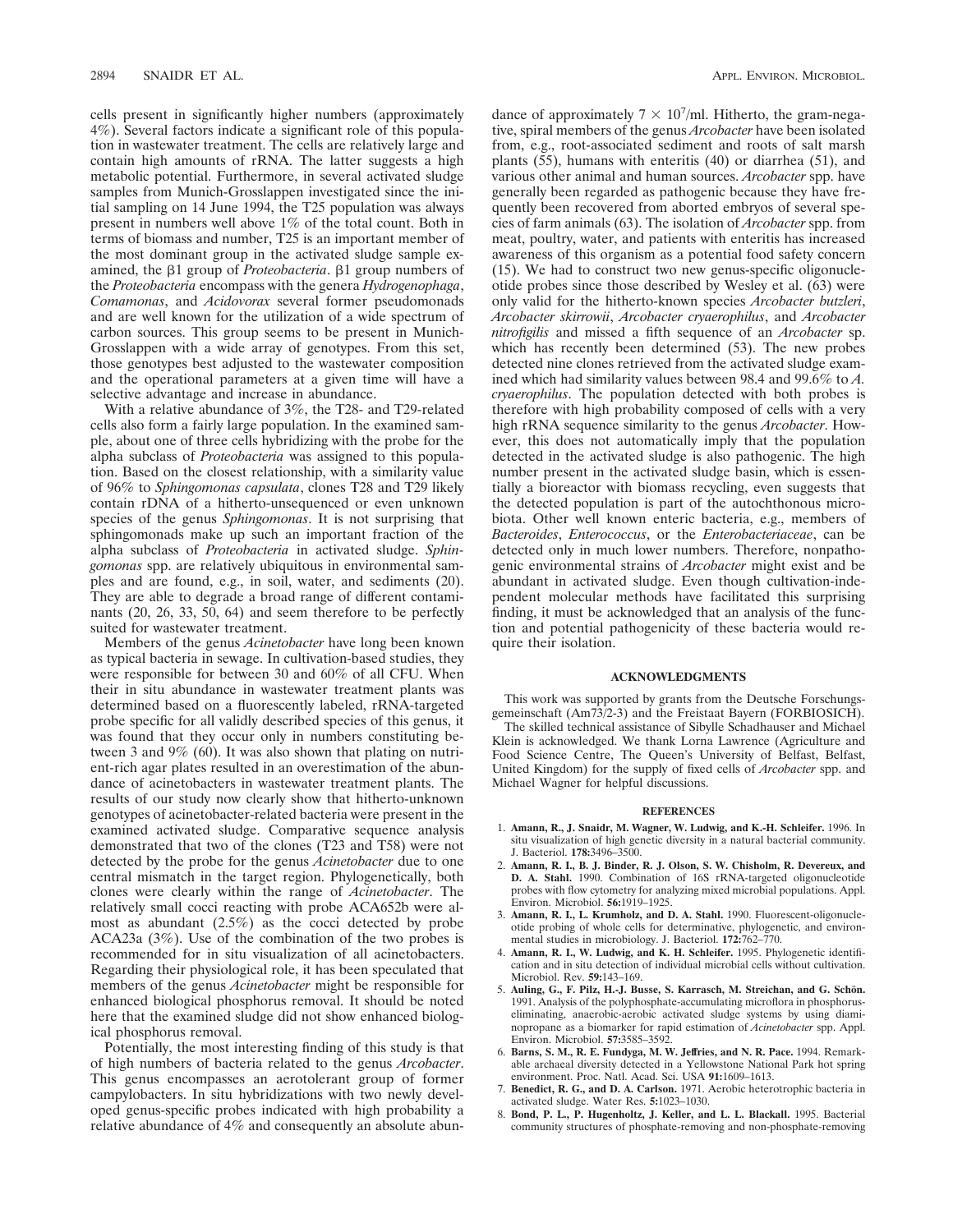activated sludges from sequencing batch reactors. Appl. Environ. Microbiol. **61:**1910–1916.

- 9. **Brigmon, R. L., G. Bitton, S. G. Zam, and B. O'Brien.** 1995. Development and application of a monoclonal antibody against *Thiothrix* spp. Appl. Environ. Microbiol. **61:**13–20.
- 10. **Brosius, J., T. J. Dull, D. D. Sleeter, and H. F. Noller.** 1981. Gene organization and primary structure of a ribosomal RNA operon from *Escherichia coli*. J. Mol. Biol. **148:**107–127.
- 11. **Cariello, N. F., W. G. Thilly, J. A. Swenberg, and T. R. Skopek.** 1991. Deletion mutagenesis during polymerase chain reaction: dependence on DNA polymerase. Gene **99:**105–108.
- 12. **Chen, E. Y., and P. H. Seeburg.** 1985. Supercoil sequencing: a fast and simple method for sequencing plasmid DNA. DNA **4:**165–170.
- 13. **Cloete, T. E., and P. L. Steyn.** 1988. A combined membrane filter-immunofluorescent technique for the in situ identification and enumeration of *Acinetobacter* in activated sludge. Water Res. **22:**961–969.
- 14. **Cole, S. T., and I. S. Girons.** 1994. Bacterial genomics. FEMS Microbiol. Rev. **14:**139–160.
- 15. **Collins, C. I., I. V. Wesley, and E. A. Murano.** 1996. Detection of *Arcobacter* spp. in ground pork by modified plating methods. J. Food Prot. **59:**448–452.
- 16. **Collins, M. D., P. A. Lawson, A. Willems, J. J. Cordoba, J. Fernandez-Garayzabal, P. Garcia, J. Cai, H. Hippe, and J. A. E. Farrow.** 1994. The phylogeny of the genus *Clostridium*: proposal of five new genera and eleven new species combinations. Int. J. Syst. Bacteriol. **44:**812–826.
- 17. **Dias, F. F., and J. V. Bhat.** 1964. Microbial ecology of activated sludge. Appl. Environ. Microbiol. **12:**412–417.
- 18. **Dutton, C. M., C. Paynton, and S. Sommer.** 1993. General method for amplifying regions of very high G+C content. Nucleic Acids Res. 21:2953-2954.
- 19. **Farrelly, V., F. A. Rainey, and E. Stackebrandt.** 1995. Effect of genome size and *rrn* gene copy number on PCR amplification of 16S rRNA genes from a mixture of bacterial species. Appl. Environ. Microbiol. **61:**2798–2801.
- 20. **Fredrickson, J. K., D. L. Balkwill, G. R. Drake, M. F. Romine, D. B. Ringelberg, and D. C. White.** 1995. Aromatic-degrading *Sphingomonas* isolates from the deep subsurface. Appl. Environ. Microbiol. **61:**1917–1922.
- 21. **Hernandez, M., D. Jenkins, and B. L. Beaman.** 1994. Mass and viability estimations of *Nocardia* in activated sludge and anaerobic digesters using conventional stains and immunofluorescent methods. Water Sci. Technol. **29:**249–259.
- 22. **Hiraishi, A.** 1988. Respiratory quinone profiles as tools for identifying different bacterial populations in activated sludge. J. Gen. Appl. Microbiol. **34:**39–56.
- 23. **Howgrave-Graham, A. R., and P. L. Steyn.** 1988. Application of the fluorescent-antibody technique for the detection of *Sphaerotilus natans* in activated sludge. Appl. Environ. Microbiol. **54:**799–802.
- 24. Kämpfer, P., R. Erhart, C. Beimfohr, J. Böhringer, M. Wagner, and R. **Amann.** 1996. Characterization of bacterial communities from activated sludge plant: culture-dependent numerical identification versus in situ identification using group- and genus-specific rRNA-targeted oligonucleotide probes. Microb. Ecol. **32:**101–121.
- 25. **Kopczinsky, E. D., M. M. Bateson, and D. M. Ward.** 1994. Recognition of chimeric small-subunit ribosomal DNAs composed of genes from uncultivated microorganisms. Appl. Environ. Microbiol. **60:**746–748.
- 26. **Kuhm, A. E., A. Stolz, K.-L. Ngai, and H.-J. Knackmuss.** 1991. Purification and characterization of a 1,2-dihydroxynaphthalene dioxygenase from a bacterium that degrades naphthalenesulfonic acids. J. Bacteriol. **173:**3795–3802.
- 27. **Liesack, W., H. Weyland, and E. Stackebrandt.** 1991. Potential risks of gene amplification by PCR as determined by 16S rDNA analysis of a mixedculture of strict barophilic bacteria. Microb. Ecol. **21:**191–198.
- 28. **Maidak, B. L., G. J. Olsen, N. Larsen, R. Overbeek, M. J. McCaughey, and C. R. Woese.** 1996. The ribosomal database project. Nucleic Acids Res. **24:**82–85.
- 29. **Manz, W., R. Amann, W. Ludwig, M. Vancanneyt, and K.-H. Schleifer.** 1996. Application of a suite of 16S rRNA-specific oligonucleotide probes designed to investigate bacteria of the phylum cytophaga-flavobacter-bacteroides in the natural environment. Microbiology **142:**1097–1106.
- 30. **Manz, W., R. Amann, W. Ludwig, M. Wagner, and K.-H. Schleifer.** 1992. Phylogenetic oligodeoxynucleotide probes for the major subclasses of proteobacteria: problems and solutions. Syst. Appl. Microbiol. **15:**593–600.
- 31. **Manz, W., M. Wagner, R. Amann, and K.-H. Schleifer.** 1994. In situ characterization of the microbial consortia active in two wastewater treatment plants. Water Res. **28:**1715–1723.
- 32. **Meyerhans, A., J. Vartanian, and S. Wain-Hobson.** 1990. DNA recombination during PCR. Nucleic Acids Res. **18:**1687.
- 33. **Mueller, J. G., P. J. Chapman, B. O. Blattman, and P. H. Pritchard.** 1990. Isolation of a fluoranthene-utilizing strain of *Pseudomonas paucimobilis*. Appl. Environ. Microbiol. **56:**1079–1086.
- 34. **Ogram, A. V., G. S. Sayler, and T. T. Barkay.** 1988. The extraction and purification of microbial DNA from sediments. J. Microbiol. Methods **7:**57– 66.
- 35. **Olsen, G. J., D. J. Lane, S. J. Giovannoni, N. R. Pace, and D. A. Stahl.** 1986.

Microbial ecology and evolution: a ribosomal rRNA approach. Annu. Rev. Microbiol. **40:**337–365.

- 36. **Palmer, C. J., Y.-L. Tsai, C. Paszko-Kolva, C. Mayer, and L. R. Sangermano.** 1993. Detection of *Legionella* species in sewage and ocean water by polymerase chain reaction, direct fluorescent-antibody, and plate culture methods. Appl. Environ. Microbiol. **59:**3618–3624.
- 37. **Picard, C., C. Ponsonnet, E. Paget, X. Nesme, and P. Simonet.** 1992. Detection and enumeration of bacteria in soil by direct DNA extraction and polymerase chain reaction. Appl. Environ. Microbiol. 58:2717-272.
- 38. **Porter, K. G., and Y. S. Feig.** 1980. The use of DAPI for identifying and counting aquatic microflora. Limnol. Oceanogr. **25:**943–948.
- 39. **Prakasam, T. B. S., and N. C. Dondero.** 1967. Aerobic heterotrophic populations of sewage and activated sludge. I. Enumeration. Appl. Microbiol. **15:**461–467.
- 40. **Pugina, P., G. Benzi, S. Lauwers, R. Van Etterijck, J. P. Butzler, L. Vlaes, and P. Vandamme.** 1991. An outbreak of *Arcobacter* (*Campylobacter*) *butzleri* in Italy. Microb. Ecol. Health Dis. Suppl. **4:**S94.
- 41. **Rainey, F. A., N. Ward, L. I. Sly, and E. Stackebrandt.** 1994. Dependence on the taxon composition of clone libraries for PCR amplified, naturally occurring 16S rDNA, on the primer pair and the cloning system used. Experientia **50:**796–797.
- 42. **Reysenbach, A., L. J. Giver, G. S. Wickham, and N. R. Pace.** 1992. Differential amplification of rRNA genes by polymerase chain reaction. Appl. Environ. Microbiol. **58:**3417–3418.
- 43. **Riley, M., and S. Krawiec.** 1987. Genome organization, p. 967–981. *In* F. C. Neidhardt, J. L. Ingraham, K. B. Low, B. Magasanik, M. Schaechter, and H. E. Umbarger (ed.), *Escherichia coli* and *Salmonella typhimurium*: cellular and molecular biology. American Society for Microbiology, Washington, D.C.
- 44. **Roller, C., M. Wagner, R. Amann, W. Ludwig, and K.-H. Schleifer.** 1994. In situ probing of gram-positive bacteria with high DNA  $G+C$  content using 23S rRNA-targeted oligonucleotides. Microbiology **140:**2849–2858.
- 45. **Schleifer, K.-H., R. Amann, W. Ludwig, C. Rothemund, N. Springer, and S. Dorn.** 1992. Nucleic acid probes for the identification and in situ detection of pseudomonads, p. 127–134. *In* E. Galli, S. Dilver, and B. Witholt (ed.), *Pseudomonas*: molecular biology and biotechnology. American Society for Microbiology, Washington, D.C.
- 46. Schuppler, M., F. Mertens, G. Schön, and U. B. Göbel. 1995. Molecular characterization of nocardioform actinomycetes in activated sludge by 16S rRNA analysis. Microbiology **141:**513–521.
- 47. **Stahl, D. A., and R. Amann.** 1991. Development and application of nucleic acid probes in bacterial systematics, p. 205–248. *In* E. Stackebrandt and M. Goodfellow (ed.), Nucleic acid techniques in bacterial systematics. John Wiley & Sons Ltd., Chichester, England.
- 48. **Strunk, O., O. Gross, B. Reichel, M. May, S. Hermann, N. Stuckman, B. Nonhoff, M. Lenke, A. Ginhart, A. Vilbig, T. Ludwig, A. Bode, K.-H. Schleifer, and W. Ludwig.** ARB: a software environment for sequence data. Submitted for publication.
- 49. **Suzuki, M. T., and S. J. Giovannoni.** 1996. Bias caused by template annealing in the amplification of mixtures of 16S rRNA genes by PCR. Appl. Environ. Microbiol. **62:**625–630.
- 50. **Taira, K., N. Hayase, N. Arimura, S. Yamashita, T. Miyazaki, and K. Furukawa.** 1988. Cloning and nucleotide sequence of the 2,3-dihydroxybiphenyl dioxygenase gene from the PCB-degrading strain of *Pseudomonas paucimobilis* Q1. Biochemistry **27:**3990–3996.
- 51. **Taylor, D. N., J. A. Kiehlbauch, W. Tee, C. Pitarangsi, and P. Echeverria.** 1991. Isolation of group 2 aerotolerant *Campylobacter* species from Thai children with diarrhea. J. Infect. Dis. **163:**1062–1067.
- 52. **Tebbe, C. C., and W. Vahjen.** 1993. Interference of humic acids and DNA extracted directly from soil in detection and transformation of recombinant DNA from bacteria and a yeast. Appl. Environ. Microbiol. **59:**2657–2665.
- 53. **Teske, A., P. Sigalevich, Y. Cohen, and G. Muyzer.** 1996. Molecular identification of bacteria from a coculture by denaturing gradient gel electrophoresis of 16S ribosomal DNA fragments as a tool for isolation in pure cultures. Appl. Environ. Microbiol. **62:**4210–4215.
- 54. **Vandamme, P., E. Falsen, R. Rossau, B. Hoste, P. Segers, R. Tytgat, and J. De Ley.** 1991. Revision of *Campylobacter*, *Helicobacter*, and *Wolinella* taxonomy: emendation of generic descriptions and proposal of *Arcobacter* gen. nov. Int. J. Syst. Bacteriol. **41:**88–103.
- 55. **Vandamme, P., M. Vancanneyt, B. Pot, L. Mels, B. Hoste, D. Dewettinck, L. Vlaes, C. Van den Borre, R. Higgins, J. Hommez, K. Kersters, J.-P. Butzler, and H. Goossens.** 1992. Polyphasic taxonomic studies of the emended genus *Arcobacter* with *Arcobacter butzleri* comb. nov. and *Arcobacter skirrowii* sp. nov., an aerotolerant bacterium isolated from veterinary specimens. Int. J. Syst. Bacteriol. **42:**344–356.
- 56. **Van de Peer, Y., S. Nicolai, P. De Rijk, and R. De Wachter.** 1996. Database on the structure of small ribosomal subunit RNA. Nucleic Acids Res. **24:** 86–91.
- 57. **Vo¨lsch, A., W. F. Nader, H. K. Geiss, G. Nebe, and C. Birr.** 1990. Detection and analysis of two serotypes of ammonia-oxidizing bacteria in sewage plants by flow-cytometry. Appl. Environ. Microbiol. **56:**2430–2435.
- 58. **Wagner, M., R. Amann, P. Ka¨mpfer, B. Assmus, A. Hartmann, P. Hutzler,**